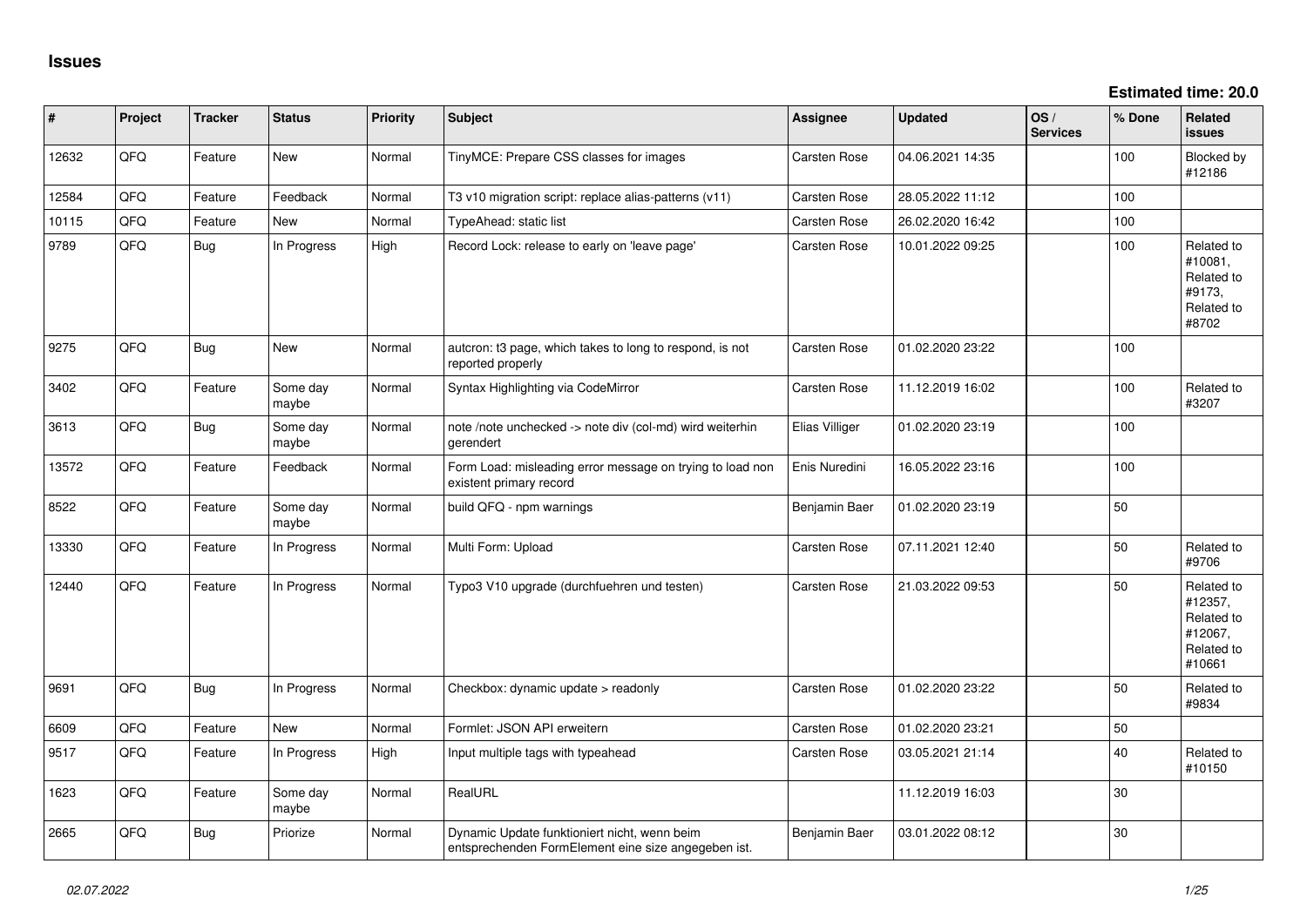| #     | Project | <b>Tracker</b> | <b>Status</b>     | <b>Priority</b> | Subject                                                                    | <b>Assignee</b> | <b>Updated</b>   | OS/<br><b>Services</b> | % Done      | Related<br>issues                           |
|-------|---------|----------------|-------------------|-----------------|----------------------------------------------------------------------------|-----------------|------------------|------------------------|-------------|---------------------------------------------|
| 10793 | QFQ     | Feature        | In Progress       | Normal          | <b>Update NPM Packages</b>                                                 | Carsten Rose    | 07.09.2021 13:25 |                        | 30          |                                             |
| 12156 | QFQ     | Feature        | New               | Normal          | Form: Optional disable 'leave page'                                        |                 | 03.05.2021 20:45 |                        | $\mathbf 0$ |                                             |
| 12135 | QFQ     | Feature        | <b>New</b>        | Normal          | Subrecord: Notiz                                                           |                 | 24.04.2021 16:58 |                        | $\mathbf 0$ |                                             |
| 12039 | QFQ     | Feature        | New               | Normal          | Missing htmlSpecialChar() in pre processing on form submit                 |                 | 18.02.2021 00:09 |                        | $\Omega$    | Related to<br>#14320                        |
| 12038 | QFQ     | Feature        | <b>New</b>        | Normal          | a) STORE_VAR: filenameOnlyStripUniq, b) SP:<br>QSTRIPUNIQ()                |                 | 17.02.2021 23:55 |                        | $\Omega$    |                                             |
| 11850 | QFQ     | Feature        | New               | Urgent          | Wizard Form: basierend auf einer Tabelle eine Form<br>anlegen.             |                 | 03.05.2021 21:12 |                        | $\Omega$    | Blocked by<br>#8082                         |
| 11716 | QFQ     | Feature        | <b>New</b>        | Normal          | Form an beliebiger Stelle im Report anzeigen                               |                 | 09.12.2020 09:47 |                        | $\mathbf 0$ |                                             |
| 11715 | QFQ     | Bug            | New               | Normal          | acceptZeroAsRequired and requiredOffButMark do not<br>coincide             |                 | 08.12.2020 12:13 |                        | $\Omega$    |                                             |
| 11535 | QFQ     | Feature        | New               | Normal          | Ability to create SQL columns in frontend QFQ forms                        |                 | 17.11.2020 12:11 |                        | $\mathbf 0$ |                                             |
| 11534 | QFQ     | Feature        | New               | Normal          | Report: Action on selected rows - Table batchprocessing<br>feature         |                 | 18.11.2020 08:15 |                        | l 0         |                                             |
| 11522 | QFQ     | Bug            | New               | Normal          | Aus/Einblenden von Reitern                                                 |                 | 13.11.2020 14:58 |                        | $\Omega$    |                                             |
| 11195 | QFQ     | Bug            | <b>New</b>        | Low             | Dynamic Update: Note not updated if new text is empty<br>(v20.4)           |                 | 25.09.2020 11:14 |                        | $\Omega$    |                                             |
| 10890 | QFQ     | Bug            | <b>New</b>        | Normal          | AutoCron hangs                                                             |                 | 20.07.2020 13:56 |                        | $\Omega$    |                                             |
| 10874 | QFQ     | Feature        | <b>New</b>        | Normal          | Erstellen eines Foreign Keys in der Tabelle "FormElement"                  |                 | 13.07.2020 10:11 |                        | $\mathbf 0$ |                                             |
| 10766 | QFQ     | Bug            | New               | High            | Radiobutton / parameter.buttonClass=btn-default: dynamic<br>update         |                 | 03.05.2021 21:12 |                        | $\Omega$    | Related to<br>#11237                        |
| 10763 | QFQ     | Feature        | <b>New</b>        | Normal          | form accessed and submitted despite logout?                                |                 | 16.06.2020 11:43 |                        | $\mathbf 0$ |                                             |
| 10759 | QFQ     | Bug            | New               | Normal          | emptyMeansNull - Feld falsch aktualisiert                                  |                 | 12.11.2020 23:45 |                        | $\Omega$    |                                             |
| 10738 | QFQ     | Feature        | Some day<br>maybe | Normal          | CORS headers for external API requests                                     |                 | 10.06.2020 14:00 |                        | $\mathbf 0$ |                                             |
| 10384 | QFQ     | Feature        | New               | Normal          | Parameter Exchange QFQ Instances                                           |                 | 07.05.2020 09:38 |                        | $\mathbf 0$ |                                             |
| 10345 | QFQ     | Feature        | New               | Normal          | Templates - Patterns QFQ Style                                             |                 | 03.05.2021 21:01 |                        | $\Omega$    | Related to<br>#10713                        |
| 10324 | QFQ     | Bug            | <b>New</b>        | Normal          | Excel Export mit Template funktioniert nur, wenn Template<br>vor uid kommt |                 | 30.03.2020 11:20 |                        | $\Omega$    | Related to<br>#10257                        |
| 10114 | QFQ     | Feature        | New               | High            | Symbol (Link): 'G:' (Glyphicon) replaced by 'i:' (icon)                    |                 | 07.12.2021 17:19 |                        | $\Omega$    | Related to<br>#3797,<br>Related to<br>#4194 |
| 9855  | QFQ     | <b>Bug</b>     | New               | Normal          | <b>Required Check</b>                                                      |                 | 01.02.2020 15:56 |                        | 0           |                                             |
| 9853  | QFQ     | Feature        | New               | Normal          | Check das SQL / QFQ / Mail Logfile geschrieben wird                        |                 | 09.01.2020 11:15 |                        | 0           |                                             |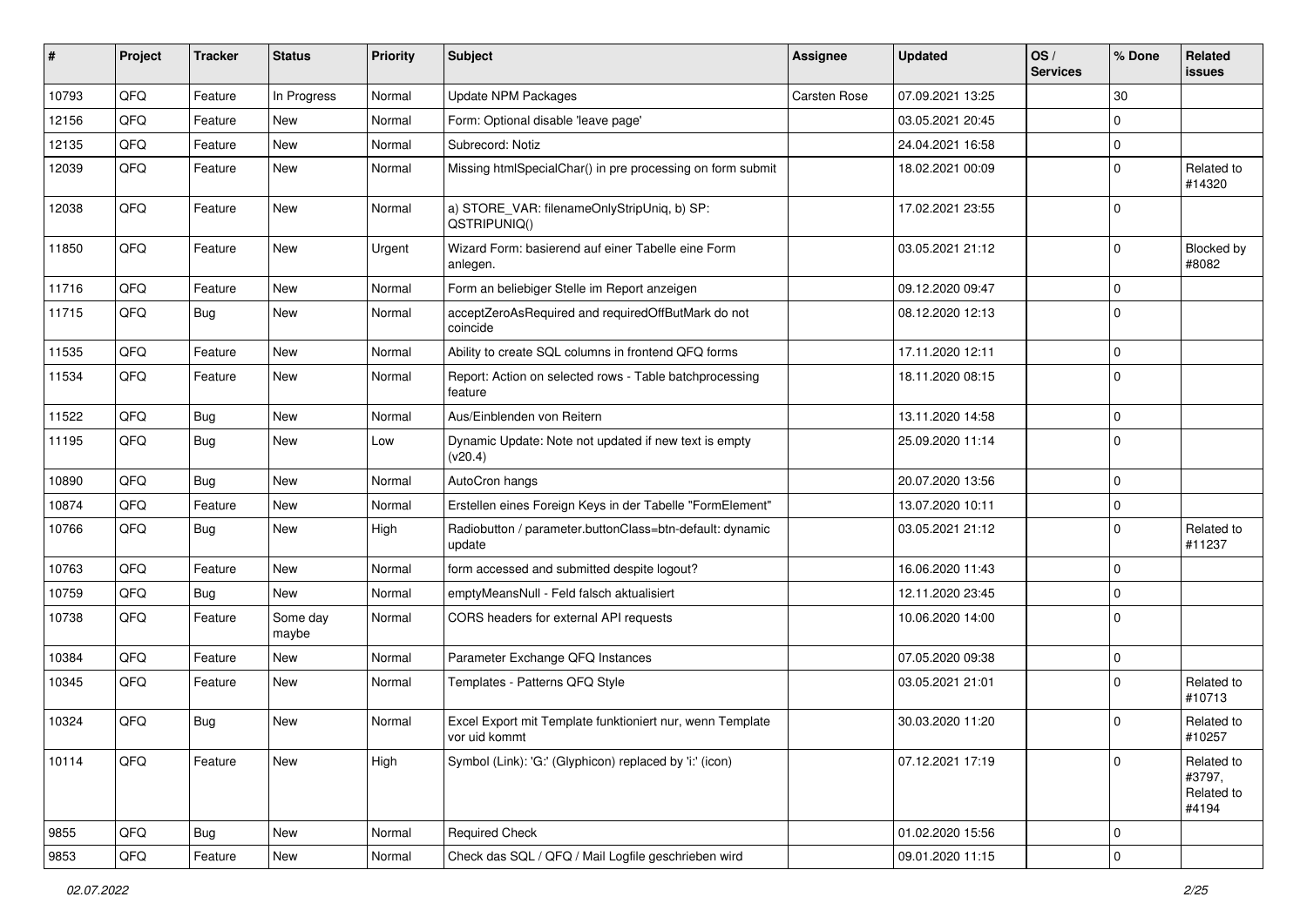| #    | Project | <b>Tracker</b> | <b>Status</b>     | <b>Priority</b> | <b>Subject</b>                                                                       | <b>Assignee</b> | <b>Updated</b>   | OS/<br><b>Services</b> | % Done       | Related<br>issues   |
|------|---------|----------------|-------------------|-----------------|--------------------------------------------------------------------------------------|-----------------|------------------|------------------------|--------------|---------------------|
| 9126 | QFQ     | Bug            | Some day<br>maybe | Normal          | hidden Form elements are present in page source                                      |                 | 02.01.2021 18:41 |                        | $\Omega$     |                     |
| 9024 | QFQ     | Bug            | Some day<br>maybe | Normal          | QFQ Einarbeitung                                                                     |                 | 01.02.2020 15:56 |                        | $\Omega$     |                     |
| 9020 | QFQ     | Bug            | Some day<br>maybe | Normal          | radio mit buttonClass und dynamicUpdate lassen sich nicht<br>kombinieren             |                 | 11.12.2019 16:01 |                        | $\Omega$     |                     |
| 8056 | QFQ     | Feature        | Some day<br>maybe | Normal          | Termin Organisation (Reservation)                                                    |                 | 01.02.2020 23:19 |                        | $\Omega$     | Related to<br>#8658 |
| 7921 | QFQ     | Feature        | Some day<br>maybe | Normal          | Rest API Export: URL kuerzer machen                                                  |                 | 01.02.2020 23:19 |                        | $\mathbf{0}$ |                     |
| 7402 | QFQ     | Bug            | Some day<br>maybe | Normal          | thumbnail cache: outdated picture when permission denied<br>and permission resolved. |                 | 01.02.2020 23:20 |                        | $\Omega$     |                     |
| 7281 | QFQ     | <b>Bug</b>     | Some day<br>maybe | Normal          | Subrecords: on large screen separator line too short                                 |                 | 01.02.2020 23:19 |                        | $\Omega$     |                     |
| 7278 | QFQ     | Feature        | Some day<br>maybe | Normal          | Form: Wert vordefinieren der immer gesetzt wird                                      |                 | 02.05.2021 09:27 |                        | $\Omega$     |                     |
| 7229 | QFQ     | Feature        | Some day<br>maybe | Normal          | New FormElement.type: Button                                                         |                 | 01.02.2021 12:32 |                        | $\Omega$     |                     |
| 7108 | QFQ     | Feature        | Some day<br>maybe | Normal          | <b>QFQ Wrap Elements</b>                                                             |                 | 11.12.2019 16:01 |                        | $\Omega$     |                     |
| 7106 | QFQ     | Feature        | Some day<br>maybe | Normal          | Beispiel Nummerierung von Rows in Report                                             |                 | 11.12.2019 16:01 |                        | $\Omega$     |                     |
| 7105 | QFQ     | Feature        | Some day<br>maybe | Normal          | Beispiel wie man in einer zweiten Tabelle speichert.                                 |                 | 11.12.2019 16:01 |                        | $\mathbf 0$  |                     |
| 7104 | QFQ     | Feature        | Some day<br>maybe | Normal          | Manual: hint about escaping if '\r' appears in mail body                             |                 | 11.12.2019 16:01 |                        | $\Omega$     |                     |
| 7101 | QFQ     | Bug            | Some day<br>maybe | Normal          | 'form' in SIP and 'report' - breaks                                                  |                 | 01.02.2020 23:20 |                        | $\mathbf 0$  |                     |
| 7100 | QFQ     | Feature        | Some day<br>maybe | Normal          | Download: log access, max downloads, time limit                                      |                 | 01.02.2020 23:19 |                        | $\Omega$     |                     |
| 6992 | QFQ     | Feature        | Some day<br>maybe | Normal          | DB exception: Syntax Highlight                                                       |                 | 11.12.2019 16:01 |                        | $\Omega$     | Related to<br>#5450 |
| 6704 | QFQ     | Feature        | Some day<br>maybe | Normal          | Upload Mode: Bilder in Notizen rechts sollen aktuellen<br>Upload repräsentieren.     |                 | 01.02.2020 23:19 |                        | $\Omega$     | Related to<br>#3264 |
| 6515 | QFQ     | Feature        | Some day<br>maybe | Normal          | Formular: Felder dynamisch ein/ausblenden                                            |                 | 11.12.2019 16:02 |                        | $\mathbf 0$  |                     |
| 6299 | QFQ     | Feature        | Some day<br>maybe | Normal          | Attack detection: log table with invalid SIP access                                  |                 | 11.12.2019 16:02 |                        | $\Omega$     | Related to<br>#3947 |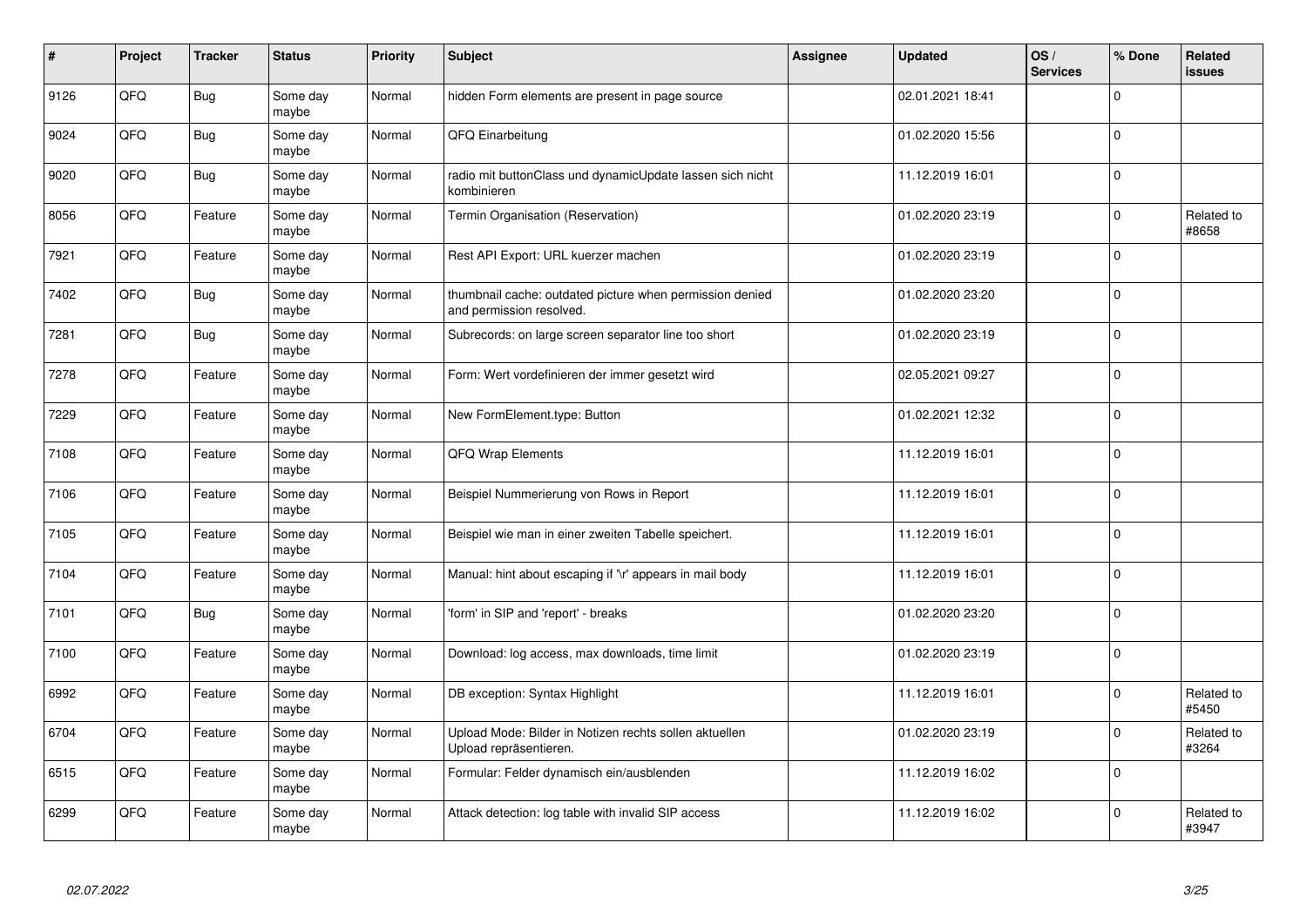| $\vert$ # | Project | <b>Tracker</b> | <b>Status</b>     | <b>Priority</b> | <b>Subject</b>                                                                    | Assignee | <b>Updated</b>   | OS/<br><b>Services</b> | % Done      | Related<br><b>issues</b> |
|-----------|---------|----------------|-------------------|-----------------|-----------------------------------------------------------------------------------|----------|------------------|------------------------|-------------|--------------------------|
| 6288      | QFQ     | Feature        | Some day<br>maybe | Normal          | Best Practice: Erklaeren wie man ein Formular ganz in<br>'weiss' erstellen kann   |          | 11.12.2019 16:02 |                        | $\Omega$    |                          |
| 6084      | QFQ     | Feature        | Some day<br>maybe | Normal          | New escape type: 'D' - convert date                                               |          | 01.02.2020 23:19 |                        | $\Omega$    |                          |
| 6083      | QFQ     | Feature        | Some day<br>maybe | Normal          | Dynamic Update: Value Check via SQL                                               |          | 11.12.2019 16:02 |                        | $\Omega$    |                          |
| 5923      | QFQ     | Feature        | Some day<br>maybe | Normal          | fillStoreSystemBySqlLate                                                          |          | 01.02.2020 23:19 |                        | $\Omega$    |                          |
| 5895      | QFQ     | Feature        | Some day<br>maybe | Normal          | Tutorial: List of all QFQ Features                                                |          | 01.02.2020 23:19 |                        | $\Omega$    |                          |
| 5893      | QFQ     | Feature        | Some day<br>maybe | Normal          | Edit on double-click                                                              |          | 01.02.2020 23:19 |                        | $\Omega$    | Related to<br>#5894      |
| 5892      | QFQ     | Feature        | Some day<br>maybe | Normal          | QFQ should use T3 API to manipulate FE GROUP<br>membership                        |          | 01.02.2020 23:20 |                        | 0           |                          |
| 5877      | QFQ     | <b>Bug</b>     | Some day<br>maybe | Normal          | FE.type=note:bsColumn strange behaviour                                           |          | 01.02.2020 23:19 |                        | $\Omega$    |                          |
| 5851      | QFQ     | Feature        | Some day<br>maybe | Normal          | Queue System implementieren: MQTT, RabbitMQ                                       |          | 01.02.2020 23:20 |                        | $\Omega$    | Related to<br>#5715      |
| 5850      | QFQ     | Feature        | Some day<br>maybe | Normal          | Deployment: In QFQ Doc best practice fuer zeitgemaesses<br>Deployment beschreiben |          | 01.02.2020 23:20 |                        | $\mathbf 0$ |                          |
| 5805      | QFQ     | Feature        | Some day<br>maybe | Normal          | TypeAHead SQL value instead of key stored                                         |          | 01.02.2020 23:19 |                        | $\Omega$    | Related to<br>#5444      |
| 5783      | QFQ     | Feature        | Some day<br>maybe | Normal          | <b>BPMN View/Edit</b>                                                             |          | 11.12.2019 16:02 |                        | $\Omega$    |                          |
| 5455      | QFQ     | Feature        | Some day<br>maybe | Normal          | Mail Redirects grld abhaengig                                                     |          | 01.02.2020 23:20 |                        | $\mathbf 0$ |                          |
| 5452      | QFQ     | Feature        | Some day<br>maybe | Normal          | Thumbnails from PDF: bad quality                                                  |          | 01.02.2020 23:20 |                        | 0           |                          |
| 5342      | QFQ     | Feature        | Some day<br>maybe | Normal          | link - with HTML Attributes                                                       |          | 01.02.2020 23:20 |                        | $\Omega$    | Related to<br>#14077     |
| 5160      | QFQ     | Feature        | Some day<br>maybe | Normal          | QFQ collaborative / together.js, ShareJS, y-js, collaborative,                    |          | 11.12.2019 16:02 |                        | $\Omega$    |                          |
| 5129      | QFQ     | Feature        | Some day<br>maybe | Normal          | Reports: SQL fuer x Achse und y Achse                                             |          | 11.12.2019 16:02 |                        | $\Omega$    |                          |
| 4974      | QFQ     | Feature        | Some day<br>maybe | Normal          | Long polling - inform all listening clients of changes                            |          | 11.12.2019 16:02 |                        | 0           |                          |
| 4816      | QFQ     | Feature        | Some day<br>maybe | Normal          | Templates for QFQ Reports (Tables, Radios, )                                      |          | 01.02.2020 23:20 |                        | $\Omega$    |                          |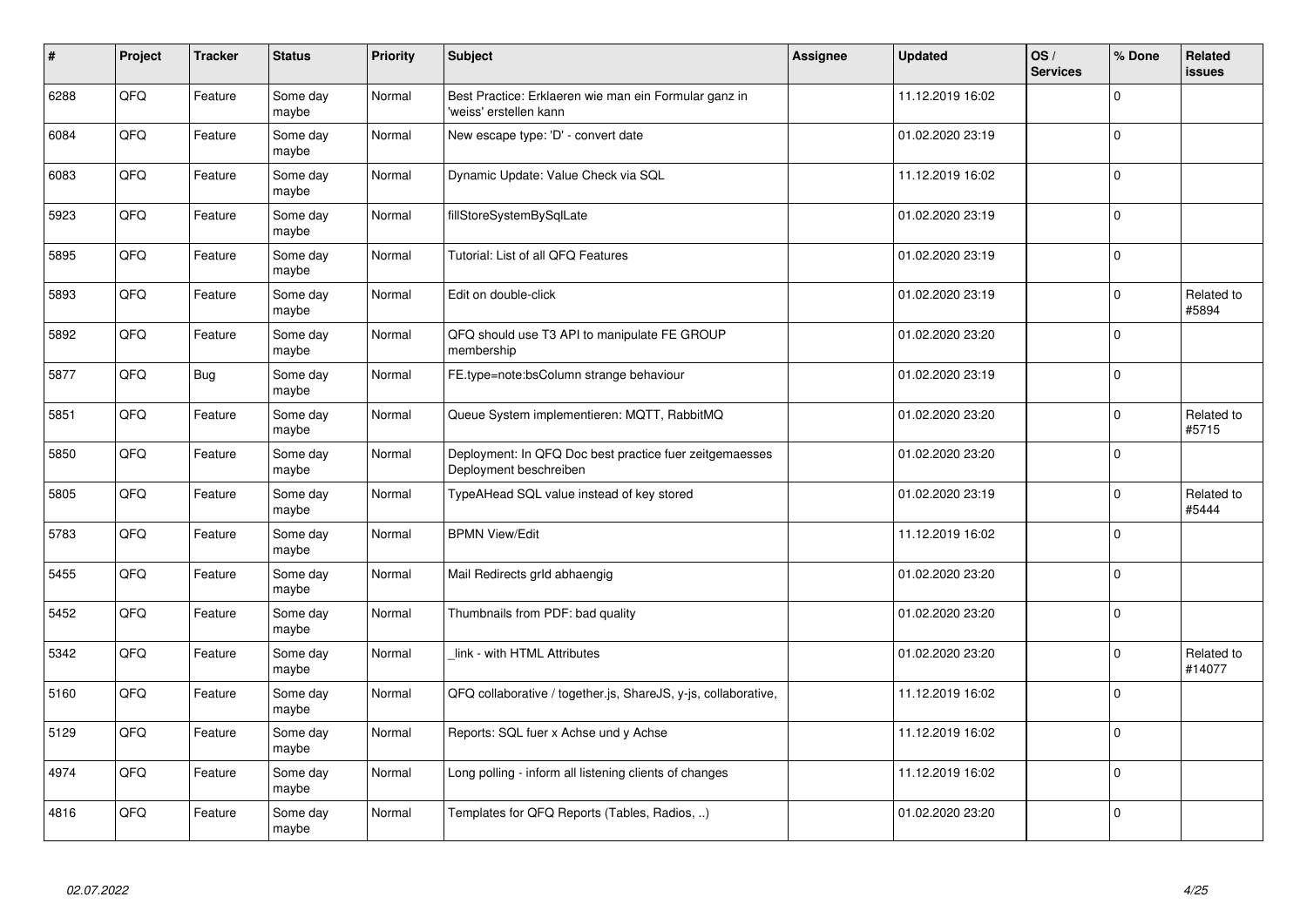| #    | Project | <b>Tracker</b> | <b>Status</b>     | <b>Priority</b> | <b>Subject</b>                                                                                                                                                | <b>Assignee</b> | <b>Updated</b>   | OS/<br><b>Services</b> | % Done      | Related<br>issues                           |
|------|---------|----------------|-------------------|-----------------|---------------------------------------------------------------------------------------------------------------------------------------------------------------|-----------------|------------------|------------------------|-------------|---------------------------------------------|
| 4719 | QFQ     | Feature        | Some day<br>maybe | Normal          | Custom Message in Client in case of 'Browser tab close,<br>modification will be lost'                                                                         |                 | 01.02.2020 23:20 |                        | $\Omega$    |                                             |
| 4640 | QFQ     | Feature        | Some day<br>maybe | Normal          | Rename System Forms                                                                                                                                           |                 | 01.02.2020 23:20 |                        | $\mathbf 0$ |                                             |
| 4627 | QFQ     | Feature        | Some day<br>maybe | Normal          | dbupdate: all tables - check 'create', 'modified' if it is possible<br>to change to default 'CURRENT_TIMESTAMP' and modified<br>'ON UPDATE CURRENT_TIMESTAMP' |                 | 01.02.2020 23:20 |                        | $\Omega$    |                                             |
| 4626 | QFQ     | Feature        | Some day<br>maybe | Normal          | Mobile View: 'classBody=qfq-form-right' makes no sense                                                                                                        |                 | 01.02.2020 23:20 |                        | $\mathbf 0$ |                                             |
| 4551 | QFQ     | Feature        | Some day<br>maybe | Normal          | Set 'pills' via dynamicUpdate to show/hide/disabled                                                                                                           |                 | 01.02.2020 23:20 |                        | $\mathbf 0$ | Related to<br>#3752                         |
| 4546 | QFQ     | Bug            | Some day<br>maybe | Normal          | NH: SIP storage is destroyed                                                                                                                                  |                 | 01.02.2020 23:20 |                        | $\Omega$    |                                             |
| 4536 | QFQ     | Feature        | Some day<br>maybe | Normal          | FE upload: problem with delete if mutliple uploads an<br>FE.name="                                                                                            |                 | 01.02.2020 23:20 |                        | $\Omega$    |                                             |
| 4446 | QFQ     | Feature        | Some day<br>maybe | Normal          | New FE get same feldContainerId as last modifed FE                                                                                                            |                 | 01.02.2020 23:20 |                        | $\mathbf 0$ |                                             |
| 4445 | QFQ     | Feature        | Some day<br>maybe | Normal          | template group: Option to simulate fieldset                                                                                                                   |                 | 28.06.2021 14:11 |                        | $\Omega$    |                                             |
| 4444 | QFQ     | Feature        | Some day<br>maybe | Normal          | FE.type=upload: detect mime type                                                                                                                              |                 | 11.12.2019 16:02 |                        | $\mathbf 0$ | Related to<br>#4303                         |
| 4443 | QFQ     | Feature        | Some day<br>maybe | Normal          | Form: multiple secondary tables                                                                                                                               |                 | 01.02.2020 23:20 |                        | $\Omega$    |                                             |
| 4442 | QFQ     | Feature        | Some day<br>maybe | Normal          | Special Column Name: _link - new symbol G (Glyph) to<br>choose any available symbol                                                                           |                 | 11.12.2019 16:02 |                        | $\mathbf 0$ |                                             |
| 4441 | QFQ     | <b>Bug</b>     | Some day<br>maybe | Normal          | \$_SERVER Vars sollten nur aus dem Store genommen<br>werden - Code entsprechend anpassen.                                                                     |                 | 11.12.2019 16:02 |                        | $\mathbf 0$ |                                             |
| 4440 | QFQ     | Feature        | Some day<br>maybe | Normal          | Manual.rst: explain how to. expand PHP Session to 4h                                                                                                          |                 | 11.12.2019 16:02 |                        | $\mathbf 0$ |                                             |
| 4439 | QFQ     | Feature        | Some day<br>maybe | Normal          | Log: report all actions fired by an FE Element, incl. the<br>original directive (slaveld, sqllnsert, )                                                        |                 | 01.02.2020 23:20 |                        | $\mathbf 0$ | Related to<br>#4432,<br>Related to<br>#5458 |
| 4435 | QFQ     | Feature        | Some day<br>maybe | Normal          | Report: striptags - specify allowed tags                                                                                                                      |                 | 01.02.2020 23:20 |                        | U           |                                             |
| 4433 | QFQ     | Feature        | Some day<br>maybe | Normal          | Log when SIP will be destroyed by QFQ for any (security)<br>reason                                                                                            |                 | 01.02.2020 23:20 |                        | $\mathbf 0$ | Related to<br>#4432,<br>Related to<br>#5458 |
| 4194 | QFQ     | Feature        | In Progress       | Normal          | Bootstrap 4 ist jetzt offiziel                                                                                                                                |                 | 03.05.2021 20:47 |                        | 0           | Related to<br>#10114                        |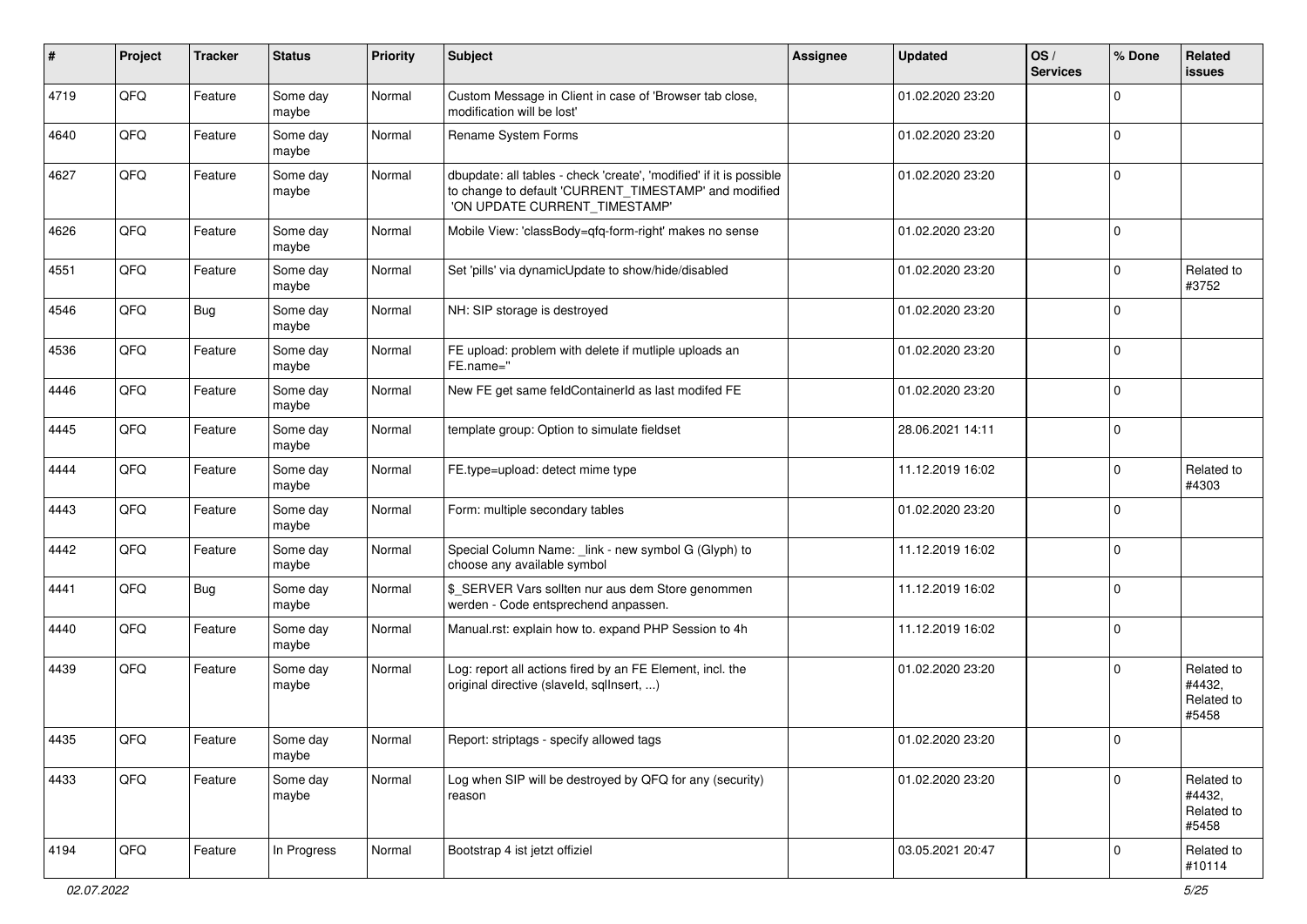| $\sharp$ | Project | <b>Tracker</b> | <b>Status</b>     | <b>Priority</b> | <b>Subject</b>                                                                                                                                           | Assignee        | <b>Updated</b>   | OS/<br><b>Services</b> | % Done      | Related<br>issues    |
|----------|---------|----------------|-------------------|-----------------|----------------------------------------------------------------------------------------------------------------------------------------------------------|-----------------|------------------|------------------------|-------------|----------------------|
| 4138     | QFQ     | <b>Bug</b>     | Some day<br>maybe | Normal          | _style fehlt                                                                                                                                             |                 | 11.12.2019 16:03 |                        | $\Omega$    |                      |
| 4122     | QFQ     | <b>Bug</b>     | Some day<br>maybe | Normal          | file: Render Mode hat keinen Effekt                                                                                                                      |                 | 11.12.2019 16:03 |                        | $\mathbf 0$ |                      |
| 4027     | QFQ     | Feature        | Some day<br>maybe | Normal          | Missing: orange 'check' / 'bullet'                                                                                                                       |                 | 11.12.2019 16:03 |                        | 0           |                      |
| 3880     | QFQ     | Feature        | Some day<br>maybe | Normal          | Form 'Form': anlegen einer Tabelle                                                                                                                       |                 | 14.01.2021 10:12 |                        | $\mathbf 0$ |                      |
| 3879     | QFQ     | Feature        | Some day<br>maybe | Normal          | Form 'FormElement': Beim Feld 'name' rechts in der Notiz<br>einen Link einblenden - a) aktuelle Definition anzeigen, b)<br>Spalte in der Tabelle anlegen |                 | 11.12.2019 16:03 |                        | $\mathbf 0$ |                      |
| 3878     | QFQ     | Feature        | Some day<br>maybe | Normal          | Form 'FormElement': Spalte 'name' typeAhead mit<br>Spaltennamen der Primarytable.                                                                        |                 | 11.12.2019 16:03 |                        | $\Omega$    |                      |
| 3646     | QFQ     | Feature        | Some day<br>maybe | Normal          | Moeglichkeit HTML Tags in Reports auszugeben (zu<br>enkodieren: htmlspecialchars)                                                                        |                 | 11.12.2019 16:02 |                        | $\Omega$    | Related to<br>#14320 |
| 3617     | QFQ     | Feature        | Some day<br>maybe | Normal          | Load javascripts at bottom                                                                                                                               |                 | 11.12.2019 16:02 |                        | $\Omega$    |                      |
| 3567     | QFQ     | Feature        | Some day<br>maybe | Low             | 'Save', 'Close', 'New' als FormElement                                                                                                                   |                 | 11.12.2019 16:02 |                        | $\mathbf 0$ |                      |
| 3495     | QFQ     | Feature        | Some day<br>maybe | Normal          | Predifined Parameter werden nicht in '+' (add new record)<br>SIP gerendert.                                                                              |                 | 11.12.2019 16:02 |                        | 0           |                      |
| 2950     | QFQ     | Feature        | Some day<br>maybe | Normal          | Inhalt QFQ Records als File                                                                                                                              |                 | 11.12.2019 16:03 |                        | $\Omega$    |                      |
| 1510     | QFQ     | Feature        | Some day<br>maybe | Normal          | jquery von google laden, falls das nicht geht lokal                                                                                                      |                 | 11.12.2019 16:03 |                        | $\Omega$    |                      |
| 1253     | QFQ     | Feature        | Some day<br>maybe | Normal          | QF: Colorpicker                                                                                                                                          |                 | 11.12.2019 16:03 |                        | $\Omega$    |                      |
| 1251     | QFQ     | Feature        | Some day<br>maybe | Normal          | QF: Combo                                                                                                                                                |                 | 11.12.2019 16:03 |                        | $\Omega$    |                      |
| 1234     | QFQ     | Feature        | Some day<br>maybe | Normal          | QF: Record numbering: Im Grid soll in Spalte 1 optional die<br>laufende Nummer der Records angezeigt werden.                                             |                 | 01.02.2020 23:20 |                        | 0           |                      |
| 955      | QFQ     | Feature        | Some day<br>maybe | Normal          | QF: Notizen vor/nach dem Form                                                                                                                            |                 | 01.02.2020 23:20 |                        | $\mathbf 0$ |                      |
| 880      | QFQ     | Feature        | Some day<br>maybe | Urgent          | Security: PHP, SQL Injection, XSS                                                                                                                        |                 | 03.05.2021 21:14 |                        | 0           | Related to<br>#14320 |
| 14185    | QFQ     | Feature        | New               | Normal          | External/Autocron.php - better suitable directory                                                                                                        | Support: System | 28.05.2022 11:03 |                        | $\mathbf 0$ |                      |
| 13647    | QFQ     | <b>Bug</b>     | New               | Normal          | Autofocus funktioniert nicht auf Chrome                                                                                                                  | Benjamin Baer   | 19.03.2022 17:44 |                        | 0           |                      |
| 13528    | QFQ     | <b>Bug</b>     | New               | Normal          | qfq.io > releases: es wird kein neues Release angelegt                                                                                                   | Benjamin Baer   | 19.03.2022 17:46 |                        | 0           |                      |
| 12556    | QFQ     | Feature        | New               | Normal          | Pills Title: colored = static or dynamic on allrequiredgiven                                                                                             | Benjamin Baer   | 19.03.2022 17:49 |                        | 0           |                      |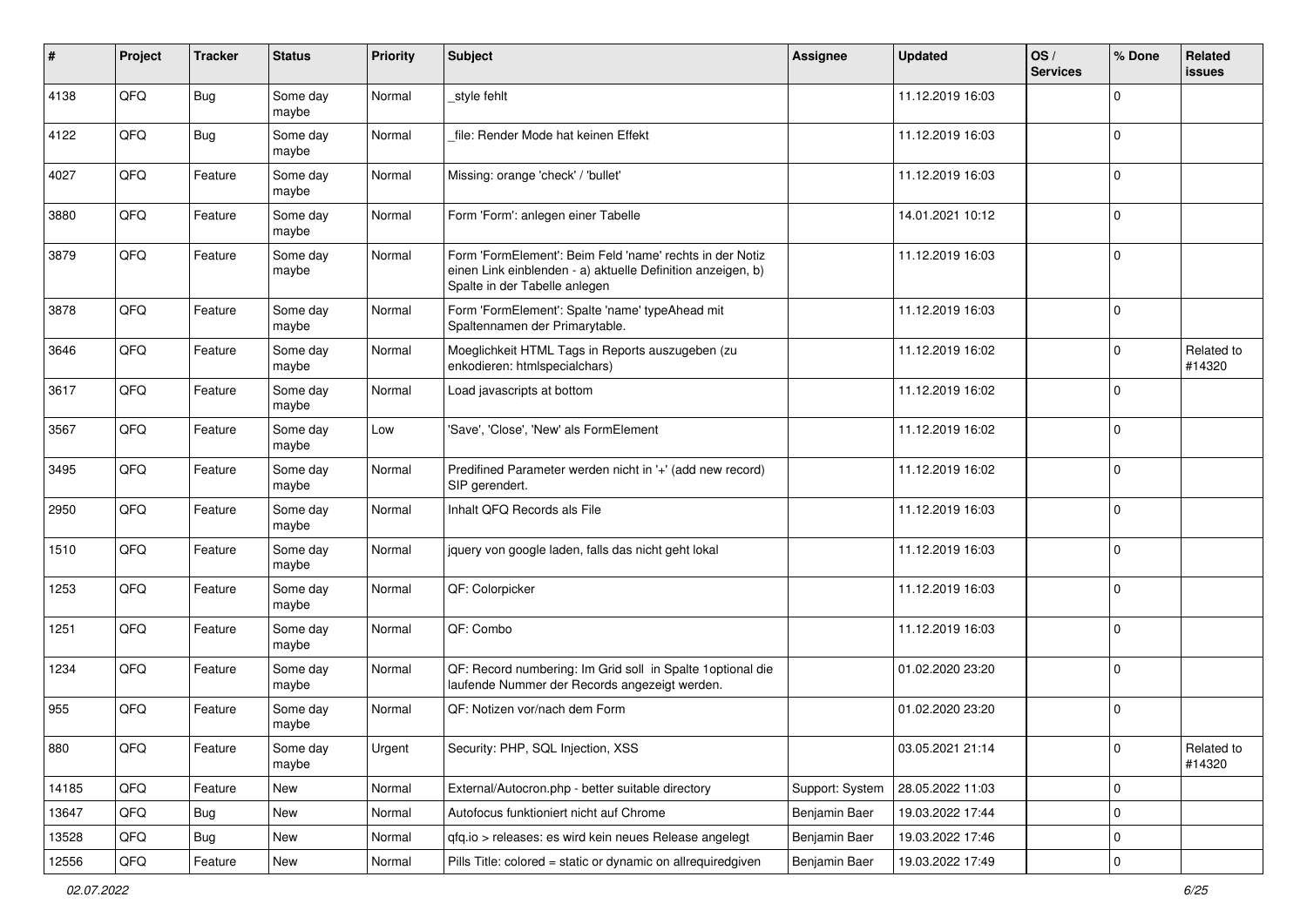| #     | Project | <b>Tracker</b> | <b>Status</b>     | <b>Priority</b> | <b>Subject</b>                                                           | Assignee      | <b>Updated</b>   | OS/<br><b>Services</b> | % Done      | Related<br><b>issues</b>                                               |
|-------|---------|----------------|-------------------|-----------------|--------------------------------------------------------------------------|---------------|------------------|------------------------|-------------|------------------------------------------------------------------------|
| 12490 | QFQ     | Feature        | <b>New</b>        | Normal          | Loading Plugins in QFQ - see what tinymce does. (lazy<br>loading)        | Benjamin Baer | 08.06.2022 10:37 |                        | $\Omega$    | Related to<br>#12611,<br>Related to<br>#10013,<br>Related to<br>#7732  |
| 12476 | QFQ     | Feature        | <b>New</b>        | Normal          | clearMe: a) should trigger 'dirty', b) sticky on textarea resize         | Benjamin Baer | 04.01.2022 08:40 |                        | $\Omega$    | Related to<br>#9528                                                    |
| 11237 | QFQ     | Bug            | <b>New</b>        | High            | Radiobutton / parameter.buttonClass= btn-default - kein dirty<br>Trigger | Benjamin Baer | 03.05.2021 21:12 |                        | $\Omega$    | Related to<br>#10766                                                   |
| 11057 | QFQ     | <b>Bug</b>     | <b>New</b>        | High            | Checkboxes ohne span.checkmark im Report werden<br>ausgeblendet          | Benjamin Baer | 03.05.2021 21:12 |                        | $\Omega$    | Related to<br>#11039                                                   |
| 10003 | QFQ     | Feature        | Priorize          | Normal          | fieldset: stronger visualize group                                       | Benjamin Baer | 12.02.2020 08:13 |                        | $\mathbf 0$ |                                                                        |
| 9898  | QFQ     | <b>Bug</b>     | Feedback          | Normal          | Formular trotz Timeout gespeichert                                       | Benjamin Baer | 01.02.2020 15:56 |                        | $\mathbf 0$ |                                                                        |
| 9548  | QFQ     | Feature        | Feedback          | High            | FormElement: Pattern mismatch - optional report only on<br>focus lost    | Benjamin Baer | 03.05.2021 21:14 |                        | $\mathbf 0$ |                                                                        |
| 9535  | QFQ     | <b>Bug</b>     | Feedback          | Normal          | Report:  AS '_vertical' - column to wide - vertical >> rot45,<br>rot90   | Benjamin Baer | 01.02.2020 15:56 |                        | $\Omega$    |                                                                        |
| 9135  | QFQ     | Feature        | Priorize          | Normal          | Progress Bar generic / replace old hourglass download<br>popup           | Benjamin Baer | 03.01.2022 07:43 |                        | $\Omega$    |                                                                        |
| 9130  | QFQ     | Feature        | Some day<br>maybe | Normal          | tablesorter: Automatic Row numbering / Zeilenummer                       | Benjamin Baer | 01.02.2020 23:22 |                        | $\mathbf 0$ |                                                                        |
| 7965  | QFQ     | Feature        | Priorize          | Normal          | Input type 'text' with visual format - currency                          | Benjamin Baer | 03.01.2022 07:45 |                        | $\pmb{0}$   |                                                                        |
| 7732  | QFQ     | Feature        | Some day<br>maybe | Normal          | Javascript: Lazy Loading der add on libs                                 | Benjamin Baer | 08.06.2022 10:38 |                        | $\Omega$    | Related to<br>#12611,<br>Related to<br>#12490,<br>Related to<br>#10013 |
| 7730  | QFQ     | Feature        | Priorize          | Normal          | SELECT Box: title in between                                             | Benjamin Baer | 01.02.2020 23:22 |                        | $\mathbf 0$ |                                                                        |
| 7602  | QFQ     | Feature        | ToDo              | High            | Multi Select: with checkboxes                                            | Benjamin Baer | 22.03.2022 09:07 |                        | $\Omega$    |                                                                        |
| 6972  | QFQ     | Feature        | Some day<br>maybe | Normal          | Fabric Clipboard / cross browser tab                                     | Benjamin Baer | 01.02.2020 23:21 |                        | $\Omega$    |                                                                        |
| 6970  | QFQ     | Feature        | Some day<br>maybe | Normal          | tablesorter: default fuer 'sortReset' aendern von 'Ctrl' zu 'Alt'        | Benjamin Baer | 01.02.2020 23:21 |                        | $\Omega$    |                                                                        |
| 6870  | QFQ     | Feature        | Priorize          | Normal          | Click on '_link' triggers an API call                                    | Benjamin Baer | 03.01.2022 08:25 |                        | $\mathbf 0$ |                                                                        |
| 6801  | QFQ     | Feature        | Priorize          | Normal          | Fabric: Maximize / FullIscreen                                           | Benjamin Baer | 21.03.2022 09:56 |                        | $\mathbf 0$ |                                                                        |
| 6566  | QFQ     | Bug            | Priorize          | Normal          | Link Function 'delete': provided parameter missing on page<br>reload     | Benjamin Baer | 03.01.2022 08:08 |                        | $\Omega$    |                                                                        |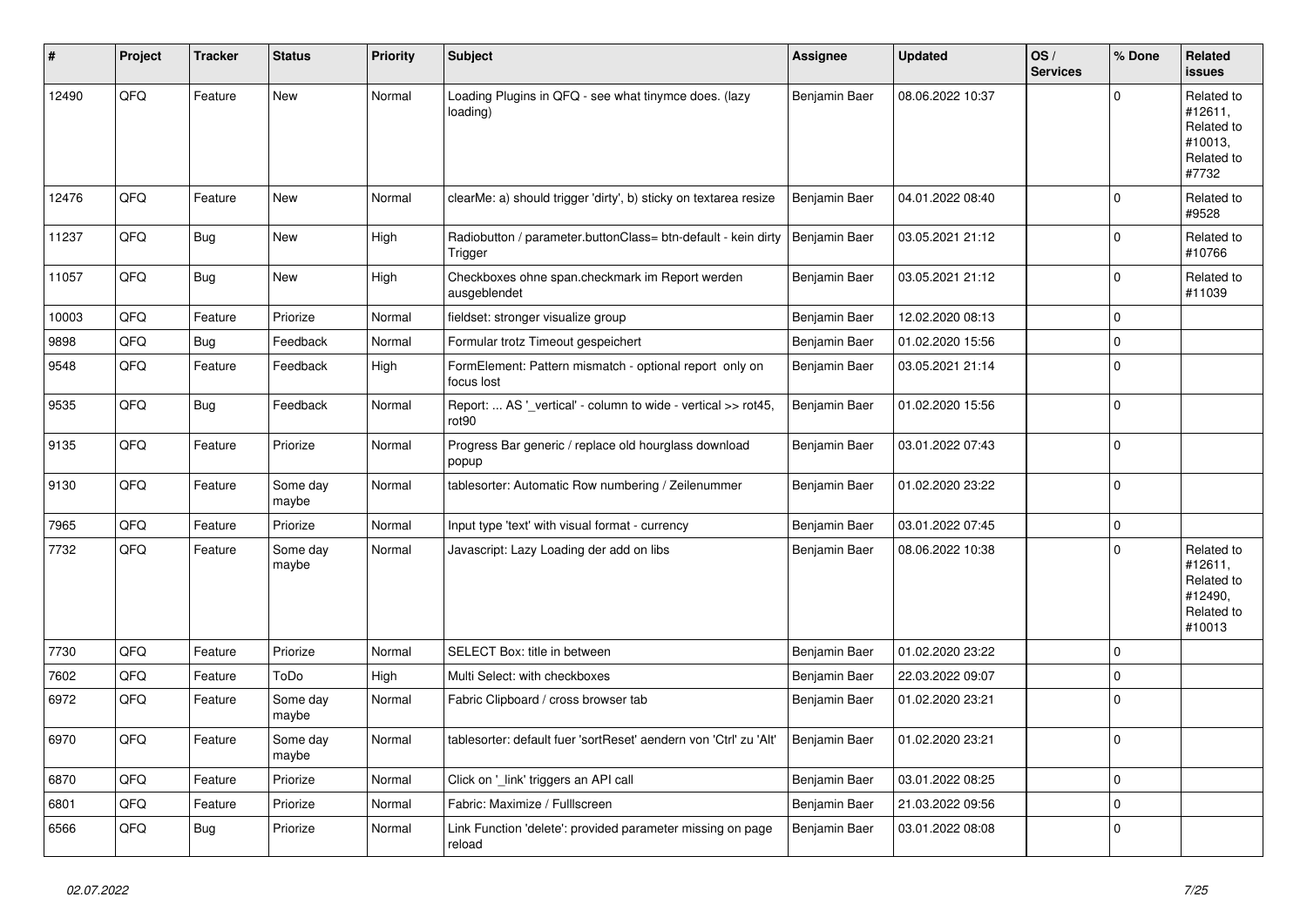| #     | Project | <b>Tracker</b> | <b>Status</b>     | <b>Priority</b> | <b>Subject</b>                                                                                                                                           | <b>Assignee</b>     | <b>Updated</b>   | OS/<br><b>Services</b> | % Done      | Related<br><b>issues</b>                                               |
|-------|---------|----------------|-------------------|-----------------|----------------------------------------------------------------------------------------------------------------------------------------------------------|---------------------|------------------|------------------------|-------------|------------------------------------------------------------------------|
| 6224  | QFQ     | Feature        | Priorize          | Normal          | Dynamic update: fade in/out fields                                                                                                                       | Benjamin Baer       | 21.03.2022 09:50 |                        | $\mathbf 0$ |                                                                        |
| 6140  | QFQ     | Bug            | Priorize          | Normal          | QFQ DnD Sort: Locked fields                                                                                                                              | Benjamin Baer       | 21.03.2022 09:56 |                        | 0           |                                                                        |
| 5562  | QFQ     | Feature        | Priorize          | Normal          | Drag'n'Drop fuer Uploads                                                                                                                                 | Benjamin Baer       | 21.03.2022 09:52 |                        | $\mathbf 0$ | Related to<br>#9706                                                    |
| 5389  | QFQ     | Feature        | Some day<br>maybe | Normal          | QFQ Design: Multline label / note                                                                                                                        | Benjamin Baer       | 01.02.2020 23:19 |                        | $\Omega$    |                                                                        |
| 5366  | QFQ     | Feature        | Priorize          | Normal          | Saving with keyboard shortcuts                                                                                                                           | Benjamin Baer       | 21.03.2022 09:47 |                        | $\mathbf 0$ |                                                                        |
| 5024  | QFQ     | Feature        | Some day<br>maybe | Normal          | Fabric: Generate PDF with edits                                                                                                                          | Benjamin Baer       | 01.02.2020 23:20 |                        | $\Omega$    | Related to<br>#10704                                                   |
| 4457  | QFQ     | Bug            | Priorize          | Normal          | typeahead: pressing return to select an item, saves the form<br>and closes the form.                                                                     | Benjamin Baer       | 03.01.2022 08:01 |                        | 0           | Related to<br>#4398                                                    |
| 4454  | QFQ     | <b>Bug</b>     | Some day<br>maybe | Normal          | Required Elements: multiple elements in a row - whole row<br>marked if only one input is empty.                                                          | Benjamin Baer       | 01.02.2020 23:20 |                        | $\mathbf 0$ |                                                                        |
| 4420  | QFQ     | Feature        | Some day<br>maybe | Normal          | Client: Local Storage - store the changes of a form, local in<br>the browser.                                                                            | Benjamin Baer       | 11.12.2019 16:02 |                        | $\mathbf 0$ |                                                                        |
| 4398  | QFQ     | <b>Bug</b>     | Some day<br>maybe | Normal          | Typeahead: mouse click in a prefilled input opens a single<br>item dropdown with the current value - click on it seems to<br>set the value, not the key. | Benjamin Baer       | 01.02.2020 23:20 |                        | $\Omega$    | Related to<br>#4457                                                    |
| 3692  | QFQ     | Feature        | Some day<br>maybe | Normal          | QFQ Webseite                                                                                                                                             | Benjamin Baer       | 11.12.2019 16:02 |                        | $\Omega$    | Related to<br>#5033                                                    |
| 3415  | QFQ     | Feature        | Some day<br>maybe | Normal          | FE Login Box Templatefile                                                                                                                                | Benjamin Baer       | 11.12.2019 16:02 |                        | $\mathbf 0$ |                                                                        |
| 2063  | QFQ     | <b>Bug</b>     | Some day<br>maybe | Normal          | Pills auf 'inaktiv' setzen falls keine Element auf dem Pill<br>sichtbar sind.                                                                            | Benjamin Baer       | 11.12.2019 16:03 |                        | $\mathbf 0$ | Related to<br>#3752                                                    |
| 14371 | QFQ     | Feature        | Priorize          | Normal          | <b>LDAP via REPORT</b>                                                                                                                                   | Carsten Rose        | 19.06.2022 16:37 |                        | $\mathbf 0$ |                                                                        |
| 14323 | QFQ     | <b>Bug</b>     | In Progress       | Normal          | Report: render=both single - no impact                                                                                                                   | <b>Carsten Rose</b> | 19.06.2022 18:31 |                        | $\mathbf 0$ |                                                                        |
| 14305 | QFQ     | Bug            | New               | Normal          | Inline Report editing does not create history entries                                                                                                    | Carsten Rose        | 10.06.2022 11:55 |                        | $\mathbf 0$ |                                                                        |
| 14304 | QFQ     | <b>Bug</b>     | New               | Normal          | table sorter view safer does not work                                                                                                                    | Carsten Rose        | 10.06.2022 11:49 |                        | 0           |                                                                        |
| 14290 | QFQ     | Feature        | Priorize          | Normal          | FormEditor: Show Table Definition                                                                                                                        | Carsten Rose        | 19.06.2022 16:37 |                        | 0           |                                                                        |
| 14283 | QFQ     | Bug            | Priorize          | Normal          | HEIC / HEIF convert doesn't trigger                                                                                                                      | Carsten Rose        | 19.06.2022 16:37 |                        | $\mathbf 0$ |                                                                        |
| 14233 | QFQ     | <b>Bug</b>     | New               | Normal          | AS link: question - HTML is not rendered                                                                                                                 | Carsten Rose        | 28.05.2022 11:02 |                        | 0           |                                                                        |
| 14187 | QFQ     | Feature        | New               | High            | qfq.log: show current URL                                                                                                                                | Carsten Rose        | 28.05.2022 11:02 |                        | $\mathbf 0$ | Related to<br>#13933,<br>Related to<br>#12532,<br>Related to<br>#11893 |
| 14175 | QFQ     | Bug            | In Progress       | Normal          | Opening a form with no QFQ Session cookie fails                                                                                                          | Carsten Rose        | 03.06.2022 10:40 |                        | 0           |                                                                        |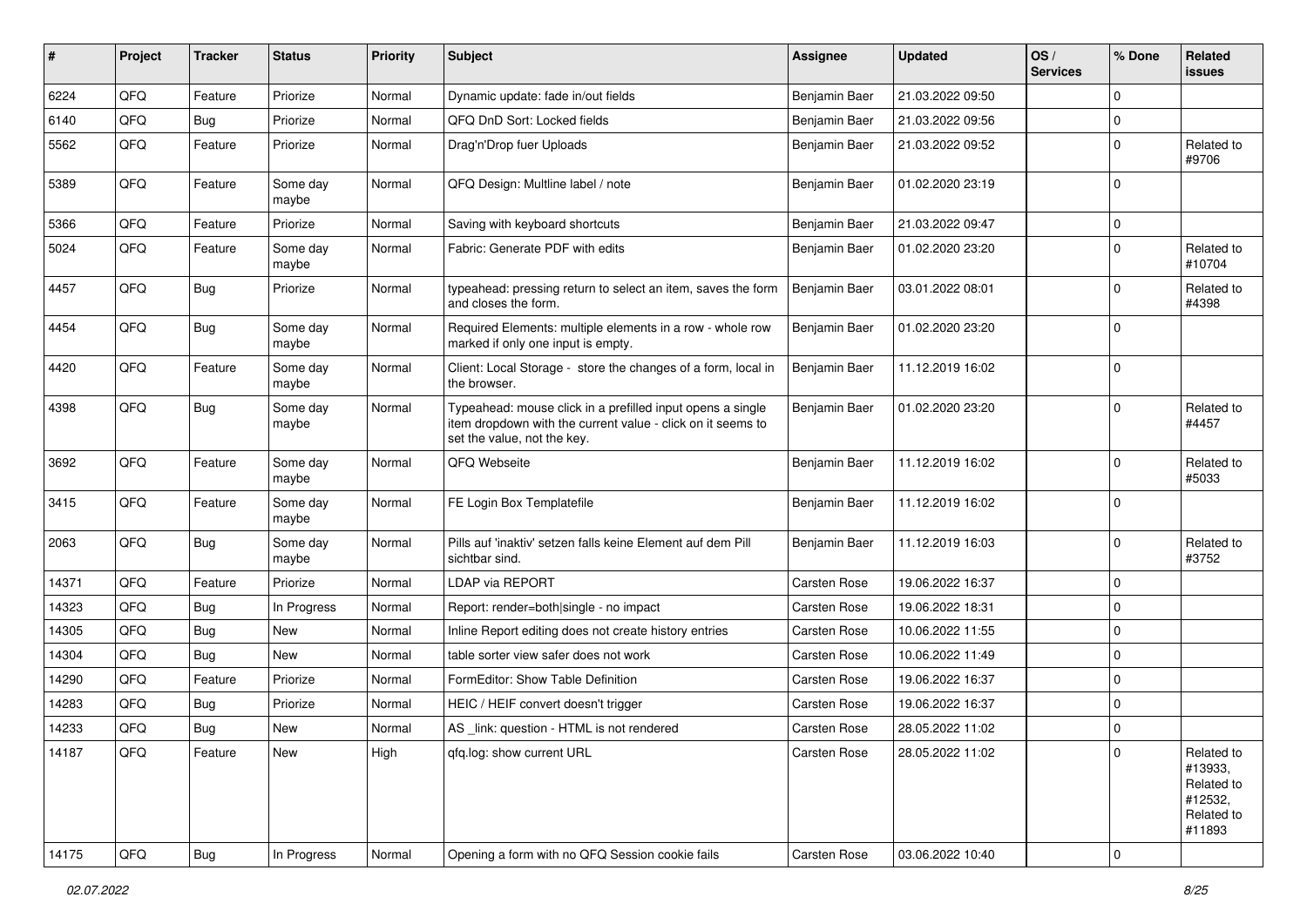| #     | Project | <b>Tracker</b> | <b>Status</b>              | <b>Priority</b> | <b>Subject</b>                                                                           | Assignee            | <b>Updated</b>   | OS/<br><b>Services</b> | % Done      | Related<br>issues                           |
|-------|---------|----------------|----------------------------|-----------------|------------------------------------------------------------------------------------------|---------------------|------------------|------------------------|-------------|---------------------------------------------|
| 14091 | QFQ     | <b>Bug</b>     | <b>New</b>                 | Normal          | inconsistent template path for twig                                                      | Carsten Rose        | 19.04.2022 18:36 |                        | $\Omega$    |                                             |
| 14090 | QFQ     | Feature        | <b>New</b>                 | Normal          | Nützliche _script funktionen                                                             | Carsten Rose        | 28.05.2022 11:03 |                        | $\Omega$    |                                             |
| 14077 | QFQ     | <b>Bug</b>     | <b>New</b>                 | Normal          | As link: Attribute 'class' missing by r:1 and r:3 - but should<br>set                    | Carsten Rose        | 28.05.2022 11:02 |                        | $\Omega$    | Related to<br>#5342,<br>Related to<br>#4343 |
| 13843 | QFQ     | Feature        | <b>New</b>                 | Normal          | Create JWT via QFQ                                                                       | Carsten Rose        | 19.03.2022 17:42 |                        | $\Omega$    |                                             |
| 13841 | QFQ     | Feature        | New                        | Normal          | Create PDF via iText - evaluate                                                          | Carsten Rose        | 19.03.2022 17:42 |                        | $\Omega$    |                                             |
| 13706 | QFQ     | Bug            | <b>New</b>                 | Normal          | Wrong CheckType in FieldElement LastStatus of Form Cron                                  | Carsten Rose        | 21.01.2022 18:20 |                        | $\Omega$    |                                             |
| 13700 | QFQ     | Feature        | <b>New</b>                 | Normal          | Redesign qfq.io Seite                                                                    | Carsten Rose        | 19.03.2022 17:43 |                        | $\Omega$    |                                             |
| 13659 | QFQ     | <b>Bug</b>     | <b>New</b>                 | Normal          | wrong sanitize class applied to R-store                                                  | Carsten Rose        | 15.01.2022 14:23 |                        | $\Omega$    |                                             |
| 13592 | QFQ     | Bug            | <b>New</b>                 | Normal          | QFQ Build Queue: das vergeben von Tags klappt nicht. Es<br>werden keine Releases gebaut. | <b>Carsten Rose</b> | 19.03.2022 17:45 |                        | $\Omega$    |                                             |
| 13566 | QFQ     | Feature        | Ready to sync<br>(develop) | Normal          | Delete config-example.qfq.php file                                                       | Carsten Rose        | 23.12.2021 09:25 |                        | $\Omega$    |                                             |
| 13467 | QFQ     | Feature        | <b>New</b>                 | Normal          | ChangeLog Generator                                                                      | Carsten Rose        | 19.03.2022 17:46 |                        | $\Omega$    | Related to<br>#11460                        |
| 13460 | QFQ     | <b>Bug</b>     | <b>New</b>                 | Normal          | Doc: Password set/reset  password should not processed<br>with 'html encode'             | <b>Carsten Rose</b> | 19.03.2022 17:46 |                        | $\Omega$    |                                             |
| 13451 | QFQ     | Bug            | <b>New</b>                 | Normal          | Character Counter / Max Character: Problem in Safari                                     | Carsten Rose        | 15.04.2022 17:18 |                        | $\mathbf 0$ |                                             |
| 13354 | QFQ     | Feature        | <b>New</b>                 | Normal          | Using Websocket in QFQ                                                                   | Carsten Rose        | 10.11.2021 15:47 |                        | $\Omega$    |                                             |
| 13332 | QFQ     | <b>Bug</b>     | <b>New</b>                 | Normal          | Multi Form: Required Felder werden visuell nicht markiert.                               | <b>Carsten Rose</b> | 19.03.2022 17:47 |                        | $\Omega$    |                                             |
| 13331 | QFQ     | <b>Bug</b>     | <b>New</b>                 | Normal          | Multi Form: Clear Icon misplaced                                                         | Carsten Rose        | 19.03.2022 17:47 |                        | $\Omega$    |                                             |
| 12974 | QFQ     | <b>Bug</b>     | <b>New</b>                 | High            | Sanitize Queries in Action-Elements                                                      | <b>Carsten Rose</b> | 07.12.2021 17:19 |                        | $\Omega$    |                                             |
| 12716 | QFQ     | <b>Bug</b>     | <b>New</b>                 | Normal          | template group: Pattern only applied to first instance                                   | Carsten Rose        | 19.03.2022 17:47 |                        | $\Omega$    |                                             |
| 12714 | QFQ     | <b>Bug</b>     | <b>New</b>                 | Normal          | Conversion of GIF to PDF broken when GIF contains Alpha.                                 | <b>Carsten Rose</b> | 19.03.2022 17:49 |                        | $\Omega$    |                                             |
| 12702 | QFQ     | <b>Bug</b>     | <b>New</b>                 | High            | templateGroup: broken in multiDb Setup                                                   | Carsten Rose        | 14.12.2021 16:02 |                        | $\Omega$    |                                             |
| 12679 | QFQ     | Feature        | <b>New</b>                 | Normal          | tablesorter: custom column width                                                         | Carsten Rose        | 16.06.2021 11:10 |                        | $\Omega$    |                                             |
| 12670 | QFQ     | Bug            | <b>New</b>                 | High            | Dropdown-Menu classes können nicht mehr angegeben<br>werden                              | Carsten Rose        | 07.12.2021 17:19 |                        | $\Omega$    |                                             |
| 12664 | QFQ     | Feature        | <b>New</b>                 | Normal          | TinyMCE: report/remove malicous HTML/JS Code                                             | Carsten Rose        | 19.03.2022 17:47 |                        | $\Omega$    | Related to<br>#14320                        |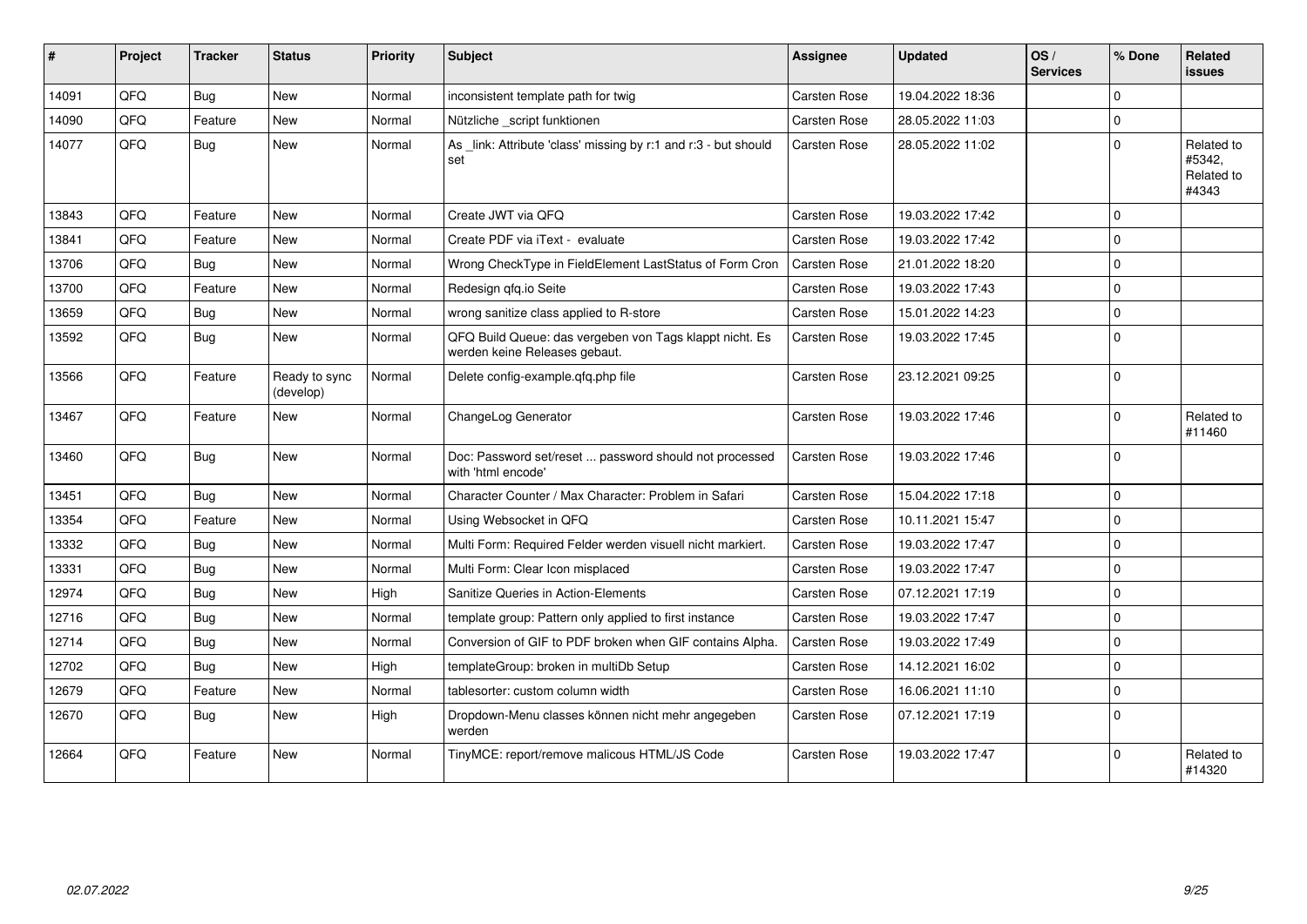| #     | Project    | <b>Tracker</b> | <b>Status</b>     | <b>Priority</b> | <b>Subject</b>                                                                                                                                      | Assignee            | <b>Updated</b>   | OS/<br><b>Services</b> | % Done   | <b>Related</b><br><b>issues</b>                                       |
|-------|------------|----------------|-------------------|-----------------|-----------------------------------------------------------------------------------------------------------------------------------------------------|---------------------|------------------|------------------------|----------|-----------------------------------------------------------------------|
| 12611 | QFQ        | Feature        | Some day<br>maybe | Normal          | Refactoring: Bootstrap with Lazy Loading                                                                                                            | <b>Carsten Rose</b> | 08.06.2022 10:37 |                        | $\Omega$ | Related to<br>#12490.<br>Related to<br>#10013.<br>Related to<br>#7732 |
| 12603 | QFQ        | Feature        | <b>New</b>        | Normal          | Dropdown (Select), Radio, checkbox:<br>itemListAlways={{!SELECT key, value}}                                                                        | Carsten Rose        | 19.03.2022 17:47 |                        | $\Omega$ |                                                                       |
| 12581 | QFQ        | <b>Bug</b>     | <b>New</b>        | Normal          | Form.forward=close: Record 'new' in new browser tab ><br>save (& close) >> Form is not reloaded with new created<br>record id and stays in mode=new | Carsten Rose        | 19.03.2022 17:48 |                        | $\Omega$ |                                                                       |
| 12546 | QFQ        | <b>Bug</b>     | Feedback          | Normal          | Branch 'Development' - Unit Tests mit dirty workaround<br>angepasst                                                                                 | <b>Carsten Rose</b> | 19.03.2022 17:48 |                        | $\Omega$ |                                                                       |
| 12545 | QFQ        | Bug            | <b>New</b>        | Urgent          | sql.log not created / updated                                                                                                                       | <b>Carsten Rose</b> | 14.12.2021 16:02 |                        | $\Omega$ |                                                                       |
| 12544 | QFQ        | Feature        | <b>New</b>        | High            | a) ' AS _link' new also as ' AS _format', b) sortierung via<br>'display: none;', c) ' format' benoeitgt nicht zwingend<br>u/U/p/m/z/d               | <b>Carsten Rose</b> | 14.12.2021 16:03 |                        | $\Omega$ |                                                                       |
| 12532 | QFQ        | Feature        | <b>New</b>        | High            | SIP-Parameter bei Seitenaufruf in Browser-Console<br>anzeigen                                                                                       | Carsten Rose        | 07.12.2021 17:19 |                        | $\Omega$ | Related to<br>#11893.<br>Related to<br>#14187                         |
| 12520 | <b>OFO</b> | <b>Bug</b>     | <b>New</b>        | Normal          | Switch FE User: still active even FE User session expired                                                                                           | <b>Carsten Rose</b> | 19.03.2022 17:48 |                        | $\Omega$ |                                                                       |
| 12513 | QFQ        | Bug            | <b>New</b>        | High            | Implement server side check of maxlength                                                                                                            | <b>Carsten Rose</b> | 07.12.2021 17:19 |                        | $\Omega$ |                                                                       |
| 12512 | QFQ        | <b>Bug</b>     | <b>New</b>        | Normal          | Some MySQL Installation can't use 'stored procedures'                                                                                               | Carsten Rose        | 19.03.2022 17:48 |                        | $\Omega$ |                                                                       |
| 12504 | QFQ        | Feature        | Priorize          | Normal          | sql.log: report fe.id                                                                                                                               | <b>Carsten Rose</b> | 05.05.2021 22:09 |                        | $\Omega$ |                                                                       |
| 12503 | QFQ        | Feature        | Priorize          | Normal          | Detect dangerous UPDATE statement with missing WHERE                                                                                                | <b>Carsten Rose</b> | 05.05.2021 22:09 |                        | $\Omega$ |                                                                       |
| 12480 | QFQ        | Feature        | <b>New</b>        | Normal          | If QFQ upgrade is running, block further request                                                                                                    | Carsten Rose        | 03.05.2021 20:45 |                        | $\Omega$ |                                                                       |
| 12477 | QFQ        | Feature        | <b>New</b>        | Normal          | Support for refactoring: Form, FormElement, diverse<br>Tabellen/Spalten, tt-content Records                                                         | Carsten Rose        | 03.05.2021 20:45 |                        | $\Omega$ |                                                                       |
| 12474 | <b>OFO</b> | Feature        | <b>New</b>        | Normal          | Check BaseConfigURL if it is given and the the last char is '/'                                                                                     | Carsten Rose        | 03.05.2021 20:45 |                        | $\Omega$ |                                                                       |
| 12468 | QFQ        | Bug            | New               | Urgent          | Form: update Form.title after save                                                                                                                  | <b>Carsten Rose</b> | 03.05.2021 21:12 |                        | $\Omega$ |                                                                       |
| 12465 | QFQ        | Feature        | <b>New</b>        | Normal          | QFQ Function: use in FE to fill StoreRecord                                                                                                         | Carsten Rose        | 05.05.2021 21:58 |                        | $\Omega$ |                                                                       |
| 12463 | QFQ        | Bug            | ToDo              | High            | QFQ Function: 'function' and 'sql' on same level - output of<br>sal is shown two times.                                                             | <b>Carsten Rose</b> | 15.12.2021 16:31 |                        | $\Omega$ |                                                                       |
| 12452 | QFQ        | Feature        | Priorize          | Normal          | BaseURL: alsways with '/' at the end                                                                                                                | <b>Carsten Rose</b> | 19.06.2022 13:45 |                        | $\Omega$ | Related to<br>#10782                                                  |
| 12439 | QFQ        | Feature        | In Progress       | Normal          | TinyMCE Paste from Word & Character Count/Limit                                                                                                     | <b>Carsten Rose</b> | 05.05.2021 22:15 |                        | $\Omega$ |                                                                       |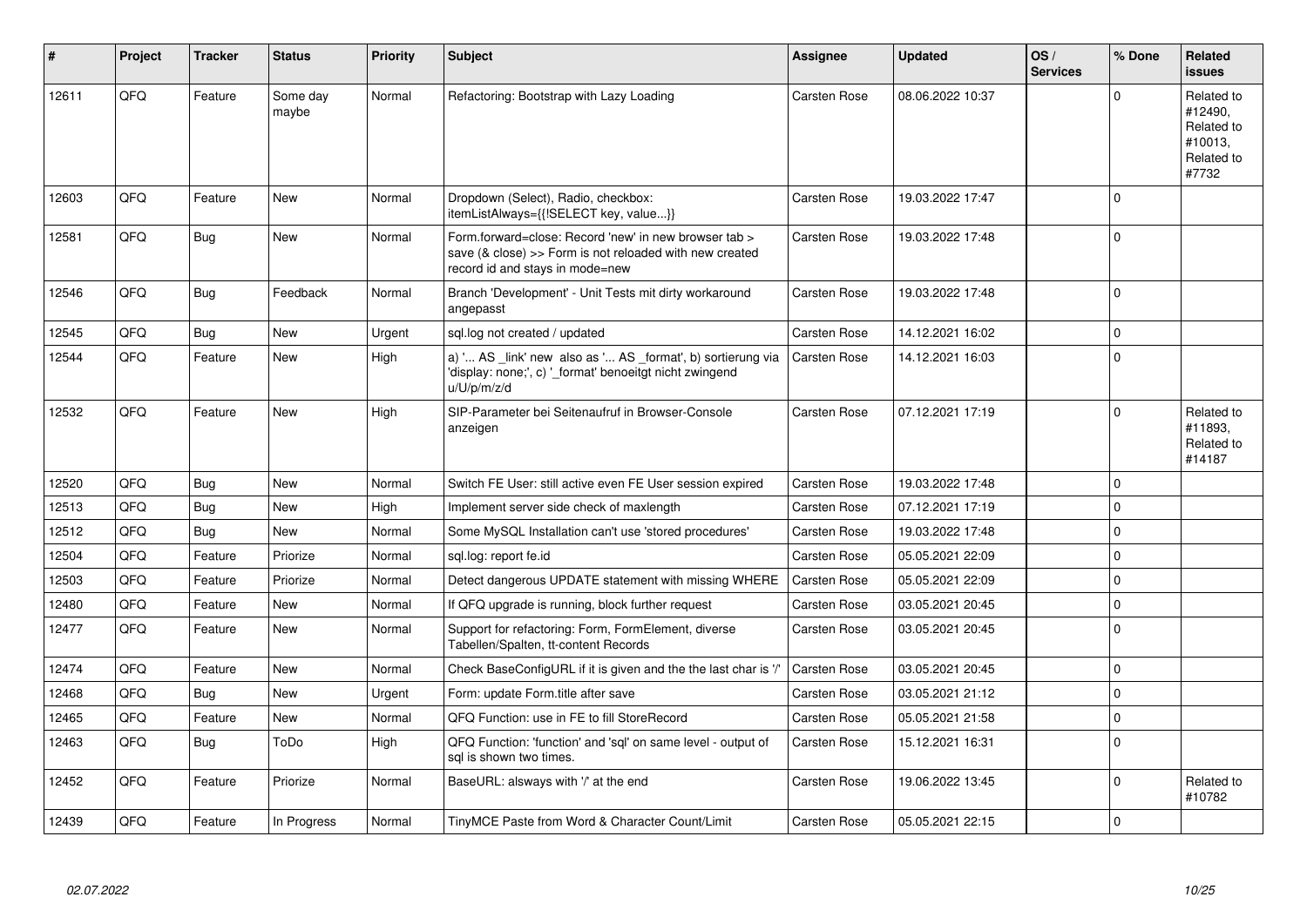| ∦     | Project | <b>Tracker</b> | <b>Status</b>     | <b>Priority</b> | <b>Subject</b>                                                                                                 | Assignee            | <b>Updated</b>   | OS/<br><b>Services</b> | % Done         | Related<br><b>issues</b>                      |
|-------|---------|----------------|-------------------|-----------------|----------------------------------------------------------------------------------------------------------------|---------------------|------------------|------------------------|----------------|-----------------------------------------------|
| 12413 | QFQ     | Feature        | <b>New</b>        | Normal          | STORE_TYPO3: enhance for {{be_users.email:T}},<br>{{fe users.email:T}}                                         | Carsten Rose        | 03.05.2021 20:45 |                        | $\Omega$       | Related to<br>#12412,<br>Related to<br>#10012 |
| 12412 | QFQ     | Feature        | <b>New</b>        | Normal          | Action/Escape qualifier 'e' (empty), '0': if given, an empty<br>string (or '0') will be treated as 'not found' | <b>Carsten Rose</b> | 08.05.2021 09:40 |                        | $\Omega$       | Related to<br>#12413.<br>Related to<br>#10012 |
| 12400 | QFQ     | Feature        | New               | Normal          | Tutorial ist in QFQ Doku, Wird in der Suche gefunden, es<br>gibt aber kein Menupunkt - Inhalt ueberpruefen     | Carsten Rose        | 03.05.2021 20:45 |                        | $\mathbf 0$    |                                               |
| 12395 | QFQ     | Bug            | ToDo              | High            | QFQ Function: Result two times shown                                                                           | <b>Carsten Rose</b> | 18.02.2022 08:59 |                        | $\mathbf 0$    |                                               |
| 12337 | QFQ     | Feature        | Some day<br>maybe | Normal          | Database.php: better caching                                                                                   | <b>Carsten Rose</b> | 16.09.2021 15:10 |                        | $\Omega$       |                                               |
| 12330 | QFQ     | Feature        | <b>New</b>        | Normal          | Copy to input field / text area / TinyMCE                                                                      | <b>Carsten Rose</b> | 07.04.2021 09:01 |                        | $\mathbf 0$    |                                               |
| 12327 | QFQ     | <b>Bug</b>     | <b>New</b>        | Normal          | Copy to clipboard: Glyphicon can not be changed                                                                | Carsten Rose        | 27.12.2021 17:59 |                        | $\overline{0}$ |                                               |
| 12325 | QFQ     | Bug            | Priorize          | Normal          | MultiDB form.dblndex not working for report syntax                                                             | Carsten Rose        | 07.09.2021 13:37 |                        | $\Omega$       | Related to<br>#12145,<br>Related to<br>#12314 |
| 12315 | QFQ     | Feature        | Some day<br>maybe | Normal          | Form History (Diffs) / Backups                                                                                 | <b>Carsten Rose</b> | 16.09.2021 15:10 |                        | $\Omega$       |                                               |
| 12269 | QFQ     | Feature        | <b>New</b>        | Normal          | 2FA - Login                                                                                                    | Carsten Rose        | 03.05.2021 20:45 |                        | $\mathbf 0$    |                                               |
| 12187 | QFQ     | <b>Bug</b>     | <b>New</b>        | Normal          | Trigger FormAsFile() via Report: probably problem with multi<br>DB setup                                       | <b>Carsten Rose</b> | 20.03.2021 21:20 |                        | $\Omega$       |                                               |
| 12186 | QFQ     | Feature        | <b>New</b>        | High            | TinyMCE Config für Objekte                                                                                     | <b>Carsten Rose</b> | 07.12.2021 17:19 |                        | $\mathbf 0$    | <b>Blocks</b><br>#12632                       |
| 12163 | QFQ     | Feature        | <b>New</b>        | Normal          | Checkbox: table wrap                                                                                           | Carsten Rose        | 03.05.2021 20:51 |                        | $\mathbf 0$    |                                               |
| 12162 | QFQ     | Feature        | <b>New</b>        | Normal          | FE.type=sendmail: personalized mailing (several mails) via<br>template                                         | Carsten Rose        | 03.05.2021 20:45 |                        | $\Omega$       |                                               |
| 12146 | QFQ     | Feature        | <b>New</b>        | Normal          | Autocron Job: Anzeigen wann der naechste Job ausgefuehrt<br>wird, resp das er nicht ausgefuehrt wird           | Carsten Rose        | 15.03.2021 15:23 |                        | $\Omega$       |                                               |
| 12133 | QFQ     | Bug            | <b>New</b>        | Normal          | NPM, phpSpreadSheet aktualisieren                                                                              | <b>Carsten Rose</b> | 15.03.2021 09:04 |                        | $\Omega$       |                                               |
| 12119 | QFQ     | Feature        | <b>New</b>        | Normal          | AS paged: error message missing if there ist no 'r' argument.                                                  | <b>Carsten Rose</b> | 03.05.2021 20:51 |                        | $\Omega$       |                                               |
| 12109 | QFQ     | Feature        | <b>New</b>        | Normal          | Donwload Link: Plain, SIP, Persistent Link, Peristent SIP -<br>new notation                                    | <b>Carsten Rose</b> | 03.05.2021 20:45 |                        | $\Omega$       | Related to<br>#12085                          |
| 12045 | QFQ     | Bug            | New               | Normal          | templateGroup afterSave FE: Aufruf ohne<br>sglHonorFormElements funktioniert nicht                             | Carsten Rose        | 18.02.2021 16:33 |                        | $\Omega$       |                                               |
| 12040 | QFQ     | Bug            | <b>New</b>        | Normal          | FE Mode 'hidden' für zwei FEs auf einer Zeile                                                                  | <b>Carsten Rose</b> | 18.02.2021 10:13 |                        | $\mathbf 0$    |                                               |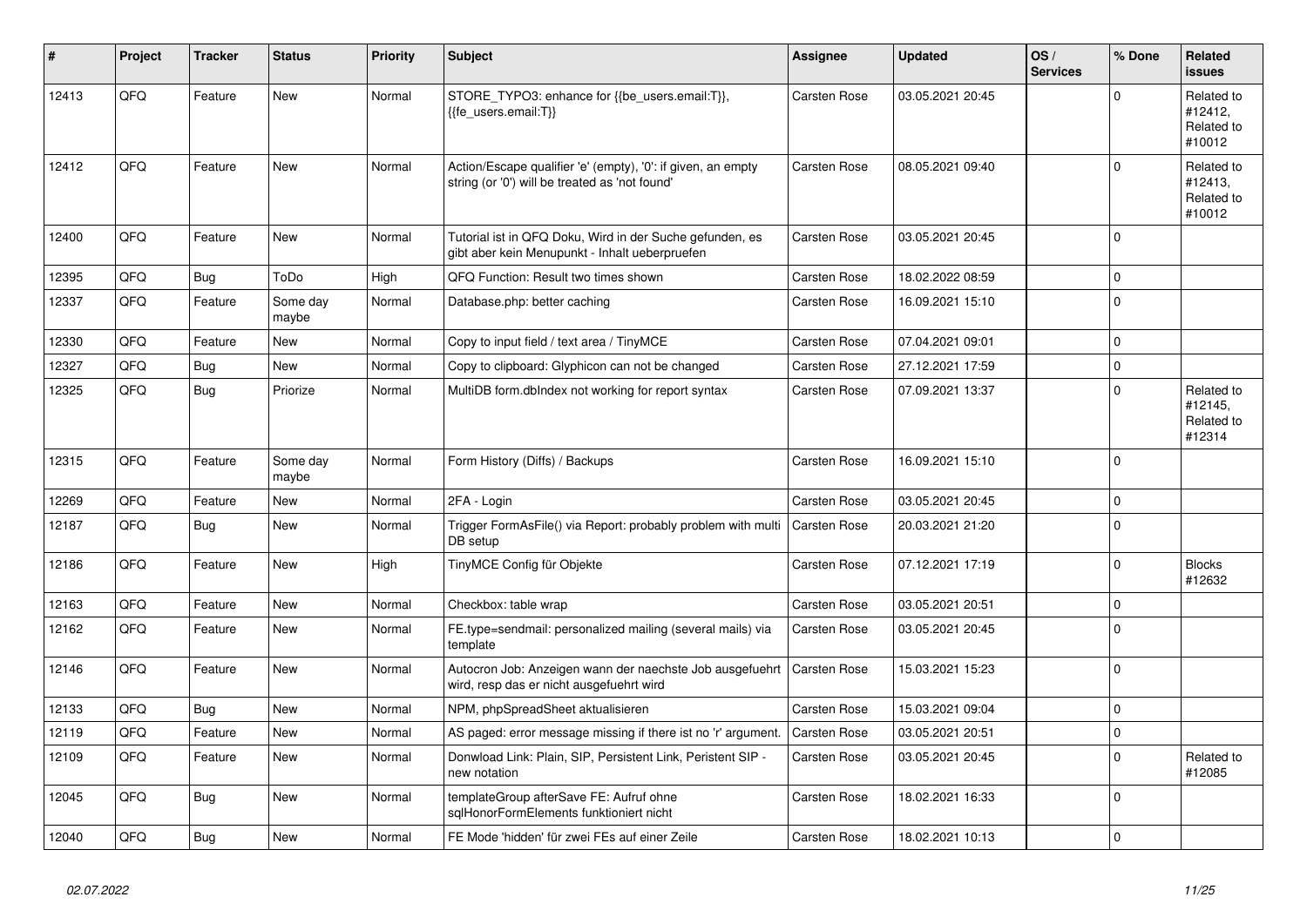| #     | Project | <b>Tracker</b> | <b>Status</b> | <b>Priority</b> | <b>Subject</b>                                                                                       | Assignee                                               | <b>Updated</b>   | OS/<br><b>Services</b> | % Done      | Related<br>issues                                                                                                              |                      |
|-------|---------|----------------|---------------|-----------------|------------------------------------------------------------------------------------------------------|--------------------------------------------------------|------------------|------------------------|-------------|--------------------------------------------------------------------------------------------------------------------------------|----------------------|
| 12024 | QFQ     | Feature        | New           | Normal          | Excel Export: text columns by default decode<br>htmlspeciachar()                                     | Carsten Rose                                           | 17.02.2021 23:55 |                        | $\Omega$    | Related to<br>#12022                                                                                                           |                      |
| 12023 | QFQ     | Feature        | New           | Normal          | MySQL Stored Precdure: QDECODESPECIALCHAR()                                                          | Carsten Rose                                           | 16.02.2021 11:16 |                        | $\mathbf 0$ | Related to<br>#12022                                                                                                           |                      |
| 11980 | QFQ     | Feature        | In Progress   | Normal          | protected verzeichnis MUSS geschützt werden                                                          | Carsten Rose                                           | 07.09.2021 13:30 |                        | $\mathbf 0$ |                                                                                                                                |                      |
| 11955 | QFQ     | Feature        | New           | Normal          | subrecord: new title option to set <th> attributes - e.g. to<br/>customize tablesorter options.</th> | attributes - e.g. to<br>customize tablesorter options. | Carsten Rose     | 03.05.2021 20:47       |             | $\mathbf 0$                                                                                                                    | Related to<br>#11775 |
| 11893 | QFQ     | Feature        | New           | High            | Broken SIP: a) only report one time, b) only report in main<br>column                                | Carsten Rose                                           | 12.05.2021 12:13 |                        | $\mathbf 0$ | Related to<br>#12532,<br>Related to<br>#14187                                                                                  |                      |
| 11775 | QFQ     | Feature        | <b>New</b>    | Normal          | Subrecord Tooltip pro Feld                                                                           | Carsten Rose                                           | 18.12.2020 15:22 |                        | $\mathbf 0$ | Related to<br>#11955                                                                                                           |                      |
| 11752 | QFQ     | <b>Bug</b>     | New           | Normal          | checkbox renders multiple input elements with same name                                              | Carsten Rose                                           | 17.12.2020 14:58 |                        | $\Omega$    | Related to<br>#11750                                                                                                           |                      |
| 11747 | QFQ     | Feature        | New           | Normal          | Maintenance Page with Redirect                                                                       | Carsten Rose                                           | 03.05.2021 20:47 |                        | $\mathbf 0$ | Related to<br>#11741                                                                                                           |                      |
| 11702 | QFQ     | Feature        | New           | Normal          | HTML Special Char makes no sense for 'allbut' if '&' is<br>forbidden                                 | Carsten Rose                                           | 07.12.2021 16:35 |                        | $\Omega$    | Related to<br>#5112,<br>Related to<br>#14320                                                                                   |                      |
| 11695 | QFQ     | <b>Bug</b>     | New           | Normal          | MultiForm required FE Error                                                                          | Carsten Rose                                           | 04.12.2020 13:34 |                        | $\mathbf 0$ |                                                                                                                                |                      |
| 11668 | QFQ     | <b>Bug</b>     | New           | Normal          | Play function.sql - problem with mysql                                                               | Carsten Rose                                           | 03.05.2021 20:48 |                        | $\mathbf 0$ |                                                                                                                                |                      |
| 11667 | QFQ     | Bug            | <b>New</b>    | Normal          | MySQL mariadb-server-10.3: Incorrect datetime value                                                  | Carsten Rose                                           | 03.05.2021 20:48 |                        | $\mathbf 0$ |                                                                                                                                |                      |
| 11523 | QFQ     | Feature        | <b>New</b>    | Normal          | Mit dynamic Update erkennen, ob Upload gemacht wurde                                                 | Carsten Rose                                           | 13.11.2020 15:07 |                        | $\Omega$    | Related to<br>#9533                                                                                                            |                      |
| 11517 | QFQ     | <b>Bug</b>     | In Progress   | Normal          | extraButtonInfo Broken for multiple FormElements                                                     | Carsten Rose                                           | 12.05.2022 13:12 |                        | $\mathbf 0$ | Related to<br>#7890,<br>Related to<br>#3811, Has<br>duplicate<br>#10905, Has<br>duplicate<br>#10553, Has<br>duplicate<br>#6779 |                      |
| 11516 | QFQ     | Feature        | New           | Normal          | Multi Page Form (Previous/Next Buttons)                                                              | Carsten Rose                                           | 16.03.2021 17:52 |                        | $\mathbf 0$ |                                                                                                                                |                      |
| 11504 | QFQ     | Feature        | New           | Normal          | Dynamic Update: Button text update for 'Save',' Close' &<br>'Delete'                                 | Carsten Rose                                           | 12.11.2020 23:44 |                        | $\mathbf 0$ |                                                                                                                                |                      |
| 11460 | QFQ     | Feature        | New           | Normal          | Easier creation of changelog: gitchangelog                                                           | Carsten Rose                                           | 12.06.2021 10:20 |                        | $\mathbf 0$ | Related to<br>#13467                                                                                                           |                      |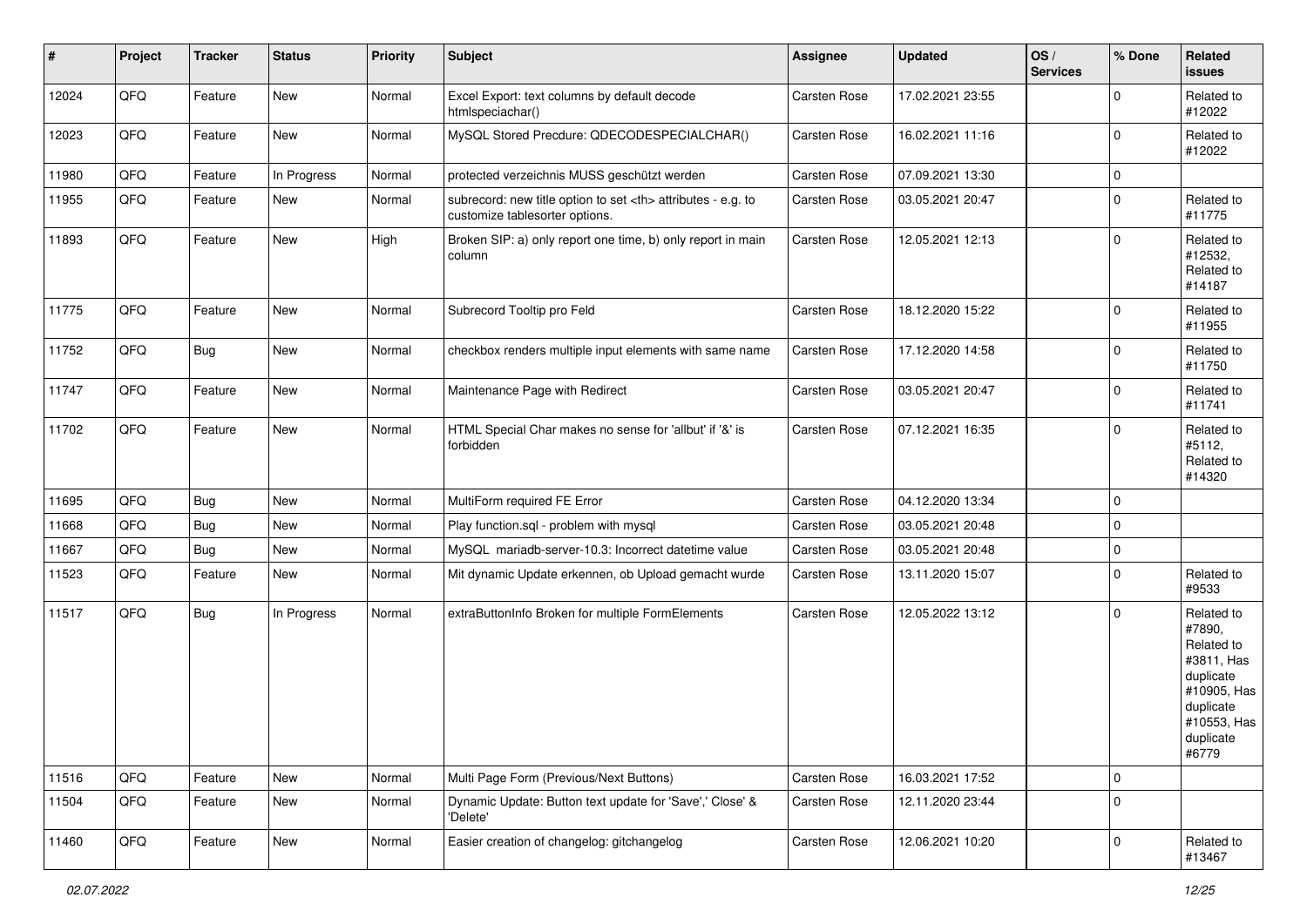| #     | Project | <b>Tracker</b> | <b>Status</b>     | <b>Priority</b> | <b>Subject</b>                                                                      | <b>Assignee</b>     | <b>Updated</b>   | OS/<br><b>Services</b> | % Done      | Related<br>issues                                                    |
|-------|---------|----------------|-------------------|-----------------|-------------------------------------------------------------------------------------|---------------------|------------------|------------------------|-------------|----------------------------------------------------------------------|
| 11323 | QFQ     | Feature        | Some day<br>maybe | Normal          | Report Frontend Editor Modal + Codemirror                                           | Carsten Rose        | 16.09.2021 15:10 |                        | 0           | Related to<br>#11036                                                 |
| 11322 | QFQ     | Feature        | Some day<br>maybe | Normal          | Form Element JSON - (multiline parameter field)                                     | Carsten Rose        | 16.09.2021 15:10 |                        | $\Omega$    |                                                                      |
| 11320 | QFQ     | Feature        | Priorize          | Normal          | Typo3 Version 10 support                                                            | Carsten Rose        | 05.05.2021 22:09 |                        | 0           |                                                                      |
| 11239 | QFQ     | Bug            | New               | Normal          | Radiobutton (plain): horizontales Rendern abhängig vom<br>Datentyp in der Datenbank | Carsten Rose        | 30.09.2020 18:37 |                        | $\Omega$    |                                                                      |
| 11217 | QFQ     | Feature        | Some day<br>maybe | Normal          | <b>Extend Script Functionality</b>                                                  | Carsten Rose        | 16.09.2021 15:10 |                        | $\Omega$    |                                                                      |
| 11080 | QFQ     | Feature        | New               | Normal          | Send MQTT messages                                                                  | Carsten Rose        | 29.08.2020 19:49 |                        | $\mathbf 0$ |                                                                      |
| 11076 | QFQ     | Feature        | In Progress       | Normal          | SELECT  AS _websocket                                                               | <b>Carsten Rose</b> | 30.08.2020 17:49 |                        | 0           |                                                                      |
| 11036 | QFQ     | Feature        | Some day<br>maybe | Normal          | inline report editor permissions                                                    | Carsten Rose        | 16.09.2021 15:09 |                        | $\mathbf 0$ | Related to<br>#11323                                                 |
| 10996 | QFQ     | Feature        | New               | Normal          | Download video via sip: no seek                                                     | Carsten Rose        | 12.08.2020 14:18 |                        | $\Omega$    |                                                                      |
| 10979 | QFQ     | Feature        | <b>New</b>        | Normal          | Ajax Calls an API - dataReport                                                      | Carsten Rose        | 11.05.2022 12:15 |                        | $\mathbf 0$ |                                                                      |
| 10976 | QFQ     | Feature        | New               | Normal          | Excel Export Verbesserungen                                                         | Carsten Rose        | 06.08.2020 10:56 |                        | $\Omega$    |                                                                      |
| 10937 | QFQ     | <b>Bug</b>     | <b>New</b>        | Normal          | Fehler mit abhängigen Select- Feldern beim Positionieren                            | <b>Carsten Rose</b> | 12.11.2020 23:45 |                        | $\mathbf 0$ |                                                                      |
| 10819 | QFQ     | Feature        | New               | Normal          | Persistent SIP - second try                                                         | Carsten Rose        | 29.06.2020 23:02 |                        | $\Omega$    | Related to<br>#6261                                                  |
| 10745 | QFQ     | Feature        | Some day<br>maybe | Normal          | Tablesorter Excel Export                                                            | Carsten Rose        | 16.09.2021 15:09 |                        | $\mathbf 0$ |                                                                      |
| 10716 | QFQ     | Feature        | Some day<br>maybe | Normal          | Business Logic mit Externen Skripten                                                | Carsten Rose        | 16.09.2021 15:10 |                        | $\Omega$    | Related to<br>#10713,<br>Related to<br>#8217                         |
| 10714 | QFQ     | Feature        | <b>New</b>        | Normal          | multi Table Form                                                                    | Carsten Rose        | 16.03.2021 18:44 |                        | $\mathbf 0$ |                                                                      |
| 10704 | QFQ     | <b>Bug</b>     | New               | Normal          | wkhtml problem rendering fullCalendar.js / fabric.js >><br>successor: puppeteer     | Carsten Rose        | 12.11.2020 23:45 |                        | $\Omega$    | Related to<br>#5024,<br>Related to<br>#4650,<br>Related to<br>#10715 |
| 10661 | QFQ     | <b>Bug</b>     | In Progress       | Normal          | Typo3 Warnungen                                                                     | Carsten Rose        | 07.09.2021 13:23 |                        | ΙO          | Related to<br>#12440                                                 |
| 10658 | QFQ     | Bug            | New               | Normal          | processReadOnly broken                                                              | Carsten Rose        | 27.05.2020 17:55 |                        | $\mathbf 0$ |                                                                      |
| 10640 | QFQ     | <b>Bug</b>     | New               | High            | TypeAhead Tag: FE editierbar trotz readOnly                                         | Carsten Rose        | 03.05.2021 21:12 |                        | $\mathbf 0$ | Related to<br>#7795                                                  |
| 10593 | QFQ     | Feature        | New               | Normal          | label2: text behind input element                                                   | Carsten Rose        | 16.05.2020 10:57 |                        | $\mathbf 0$ |                                                                      |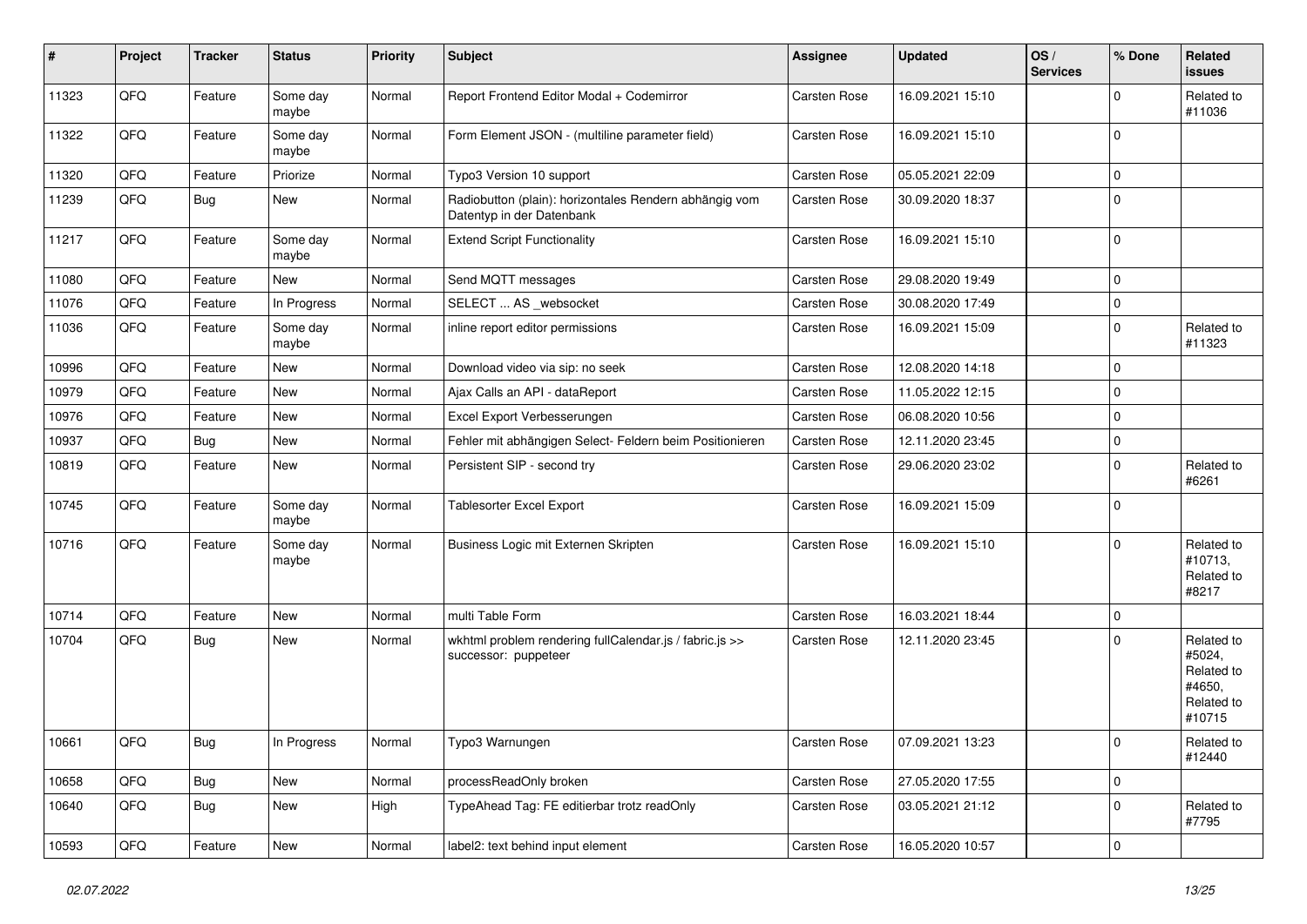| #     | Project | <b>Tracker</b> | <b>Status</b>     | <b>Priority</b> | <b>Subject</b>                                                                           | Assignee     | <b>Updated</b>   | OS/<br><b>Services</b> | % Done                  | Related<br>issues                                                      |
|-------|---------|----------------|-------------------|-----------------|------------------------------------------------------------------------------------------|--------------|------------------|------------------------|-------------------------|------------------------------------------------------------------------|
| 10588 | QFQ     | <b>Bug</b>     | New               | Normal          | typeahed Tag: Doku anpassen                                                              | Carsten Rose | 12.11.2020 23:45 |                        | $\Omega$                |                                                                        |
| 10508 | QFQ     | <b>Bug</b>     | New               | High            | Multi Form broken on Multi DB Instance                                                   | Carsten Rose | 03.05.2021 21:12 |                        | $\mathbf 0$             |                                                                        |
| 10506 | QFQ     | <b>Bug</b>     | New               | High            | Template Group broken on MultiDB instance                                                | Carsten Rose | 03.05.2021 21:12 |                        | $\Omega$                | Related to<br>#10505                                                   |
| 10443 | QFQ     | Feature        | In Progress       | Normal          | Konzept_api / _live                                                                      | Carsten Rose | 07.05.2020 09:39 |                        | $\Omega$                |                                                                        |
| 10322 | QFQ     | Bug            | New               | Normal          | FormElement / Radio: missing column 'enum' >> FE not<br>reported                         | Carsten Rose | 07.05.2020 09:37 |                        | $\Omega$                |                                                                        |
| 10119 | QFQ     | Feature        | New               | Normal          | Dropdown (selectlist) & TypeAhead: format and catagorize<br>list                         | Carsten Rose | 07.05.2020 09:36 |                        | $\Omega$                |                                                                        |
| 10116 | QFQ     | Feature        | Some day<br>maybe | Normal          | TypeAhead: Tag - show inside 'input' element                                             | Carsten Rose | 16.09.2021 15:09 |                        | $\mathbf 0$             |                                                                        |
| 10095 | QFQ     | Feature        | Some day<br>maybe | Normal          | Generic Gitlab Integration into QFQ                                                      | Carsten Rose | 16.09.2021 15:10 |                        | $\mathbf 0$             |                                                                        |
| 10082 | QFQ     | <b>Bug</b>     | New               | Normal          | FE.type=SELECT - 'sanatize' Class                                                        | Carsten Rose | 07.05.2020 09:36 |                        | $\Omega$                | Related to<br>#10081                                                   |
| 10081 | QFQ     | <b>Bug</b>     | New               | High            | Stale record lock after 'forbidden' character                                            | Carsten Rose | 03.05.2021 21:12 |                        | $\Omega$                | Related to<br>#10082,<br>Related to<br>#9789                           |
| 10080 | QFQ     | Feature        | New               | Normal          | Popup on 'save' / 'close': configure dialog (answer<br>yes/no/cancle/)                   | Carsten Rose | 28.03.2021 20:52 |                        | $\mathbf 0$             | Is duplicate<br>of #12262                                              |
| 10015 | QFQ     | Feature        | Priorize          | Normal          | Monospace in Textarea                                                                    | Carsten Rose | 03.02.2020 13:40 |                        | $\Omega$                |                                                                        |
| 10014 | QFQ     | Feature        | New               | Normal          | Manual.rst: describe behaviour and process order of<br>fillStoreVar, slaveId, sqlBefore, | Carsten Rose | 01.02.2020 22:31 |                        | $\mathbf 0$             |                                                                        |
| 10013 | QFQ     | Feature        | Some day<br>maybe | Normal          | FE.typ=editor: CodeMirror                                                                | Carsten Rose | 08.06.2022 10:37 |                        | $\Omega$                | Related to<br>#12611,<br>Related to<br>#12490,<br>Related to<br>#7732  |
| 10012 | QFQ     | Feature        | Priorize          | Normal          | redirectAllMailTo: {{beEmail:T}}                                                         | Carsten Rose | 08.05.2021 09:54 |                        | $\Omega$                | Related to<br>#12412,<br>Related to<br>#12413,<br>Related to<br>#10011 |
| 10011 | QFQ     | Feature        | Priorize          | Normal          | Offer new STORE_TYPO3 Variable 'beUser', 'beEmail'                                       | Carsten Rose | 08.05.2021 09:51 |                        | 0                       | Related to<br>#10012,<br>Related to<br>#12511                          |
| 10005 | QFQ     | Feature        | Priorize          | Normal          | Report / special column name:  AS calendar                                               | Carsten Rose | 03.06.2020 17:28 |                        | $\overline{\mathbf{0}}$ |                                                                        |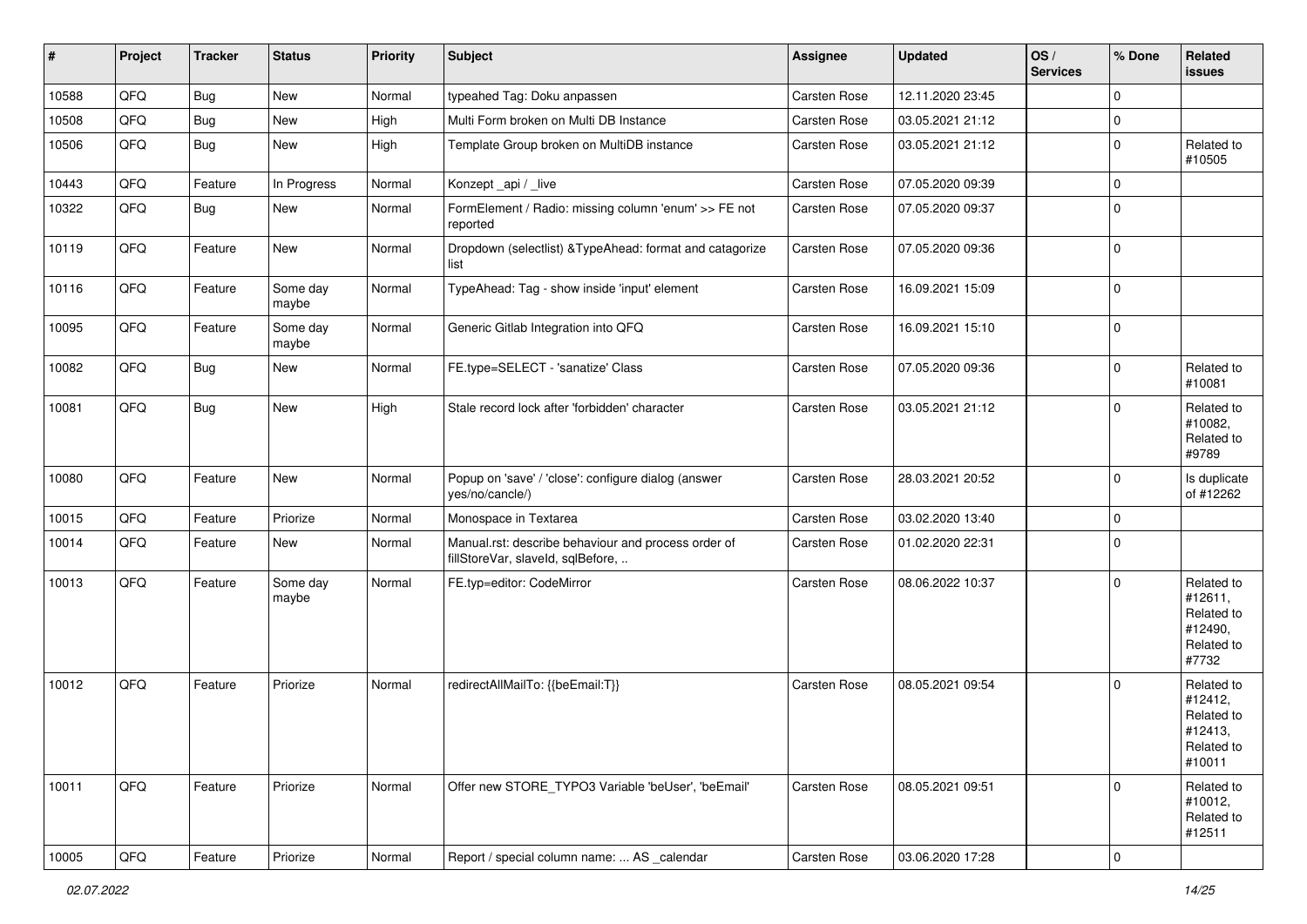| ∥#   | Project | <b>Tracker</b> | <b>Status</b>     | Priority | <b>Subject</b>                                                                                                                        | <b>Assignee</b>     | <b>Updated</b>   | OS/<br><b>Services</b> | % Done      | Related<br><b>issues</b>                                                |
|------|---------|----------------|-------------------|----------|---------------------------------------------------------------------------------------------------------------------------------------|---------------------|------------------|------------------------|-------------|-------------------------------------------------------------------------|
| 9983 | QFQ     | Feature        | <b>New</b>        | Normal   | Report Notation: new keyword 'range'                                                                                                  | <b>Carsten Rose</b> | 01.02.2020 15:55 |                        | $\mathbf 0$ |                                                                         |
| 9975 | QFQ     | Bug            | Priorize          | Normal   | Dropdown Menu: 'r:3' broken                                                                                                           | Carsten Rose        | 01.02.2020 10:13 |                        | $\mathbf 0$ |                                                                         |
| 9968 | QFQ     | Feature        | Priorize          | Normal   | Tooltip in Links for Developer                                                                                                        | <b>Carsten Rose</b> | 01.02.2020 23:17 |                        | $\mathbf 0$ |                                                                         |
| 9958 | QFQ     | Bug            | Priorize          | Normal   | Broken subrecord query: no error message                                                                                              | <b>Carsten Rose</b> | 05.02.2021 15:15 |                        | $\mathbf 0$ |                                                                         |
| 9947 | QFQ     | Bug            | Priorize          | Normal   | Unwanted error message if missing 'typeAheadSqlPrefetch'                                                                              | <b>Carsten Rose</b> | 01.02.2020 10:13 |                        | $\pmb{0}$   |                                                                         |
| 9928 | QFQ     | Feature        | Priorize          | Normal   | SpecialColumnName: a) Deprecated: ' AS "_+tag " ', b)<br>New: ' AS "_ <tag1><tag2>"</tag2></tag1>                                     | <b>Carsten Rose</b> | 01.02.2020 23:17 |                        | $\Omega$    | Related to<br>#9929                                                     |
| 9927 | QFQ     | Feature        | <b>New</b>        | Normal   | QFQ Update: a) Update nur machen wenn BE User<br>eingeloggt ist., b) Bei Fehler genaue Meldung welcher<br>Updateschritt Probleme hat. | Carsten Rose        | 22.01.2020 12:59 |                        | $\mathbf 0$ |                                                                         |
| 9900 | QFQ     | Feature        | Priorize          | Normal   | Generic API Call: tt-content record >> JSON                                                                                           | <b>Carsten Rose</b> | 01.02.2020 10:13 |                        | $\mathsf 0$ |                                                                         |
| 9862 | QFQ     | <b>Bug</b>     | Priorize          | Normal   | Failed writing to sql mail qfq.log should throw an exception                                                                          | <b>Carsten Rose</b> | 01.02.2020 10:13 |                        | $\mathbf 0$ |                                                                         |
| 9834 | QFQ     | Bug            | Priorize          | Normal   | Input elements with tag 'disabled' are missing on<br>form-submit: server option 'processReadOnly' broken                              | Carsten Rose        | 07.12.2021 16:43 |                        | $\mathbf 0$ | Related to<br>#9691,<br>Related to<br>#5305, Has<br>duplicate<br>#12331 |
| 9811 | QFQ     | Feature        | <b>New</b>        | Normal   | Report: tag every n'th row                                                                                                            | Carsten Rose        | 01.02.2020 23:22 |                        | $\Omega$    |                                                                         |
| 9783 | QFQ     | Bug            | <b>New</b>        | Normal   | Email with special characters                                                                                                         | Carsten Rose        | 01.02.2020 23:22 |                        | $\mathbf 0$ |                                                                         |
| 9781 | QFQ     | Feature        | <b>New</b>        | Normal   | Button: CSS class to make buttons smaller                                                                                             | <b>Carsten Rose</b> | 01.02.2020 23:22 |                        | $\mathbf 0$ |                                                                         |
| 9777 | QFQ     | Feature        | New               | Normal   | Logging QFQ Variables                                                                                                                 | Carsten Rose        | 16.12.2019 17:17 |                        | $\mathbf 0$ |                                                                         |
| 9773 | QFQ     | Bug            | <b>New</b>        | Normal   | form.parameter.formModeGlobal=requiredOff                                                                                             | Carsten Rose        | 01.02.2020 15:56 |                        | $\mathbf 0$ |                                                                         |
| 9707 | QFQ     | Feature        | New               | Normal   | SIP security: encode pageld and check pageld on decode                                                                                | Carsten Rose        | 01.02.2020 23:22 |                        | $\mathsf 0$ |                                                                         |
| 9706 | QFQ     | Feature        | New               | Normal   | Multi File Upload (hidden template group)                                                                                             | Carsten Rose        | 01.02.2020 23:22 |                        | $\mathbf 0$ | Related to<br>#7521,<br>Related to<br>#5562.<br>Related to<br>#13330    |
| 9704 | QFQ     | Feature        | Some day<br>maybe | Normal   | Thumbnails Generieren beim Splitten von PDF Files                                                                                     | Carsten Rose        | 11.12.2019 16:01 |                        | $\mathbf 0$ |                                                                         |
| 9669 | QFQ     | <b>Bug</b>     | Some day<br>maybe | Normal   | Checkbox / Template Group: radio/checkbox visible broken<br>after 'add'                                                               | Carsten Rose        | 16.06.2021 13:47 |                        | $\mathbf 0$ | Related to<br>#8091                                                     |
| 9668 | QFQ     | Feature        | Priorize          | Normal   | Form.mode: rename 'hidden' to 'hide'                                                                                                  | Carsten Rose        | 05.05.2021 22:14 |                        | $\mathsf 0$ | Related to<br>#6437                                                     |
| 9602 | QFQ     | Feature        | <b>New</b>        | Normal   | Form definition as JSON                                                                                                               | Carsten Rose        | 01.02.2020 23:21 |                        | $\Omega$    | Related to<br>#9600                                                     |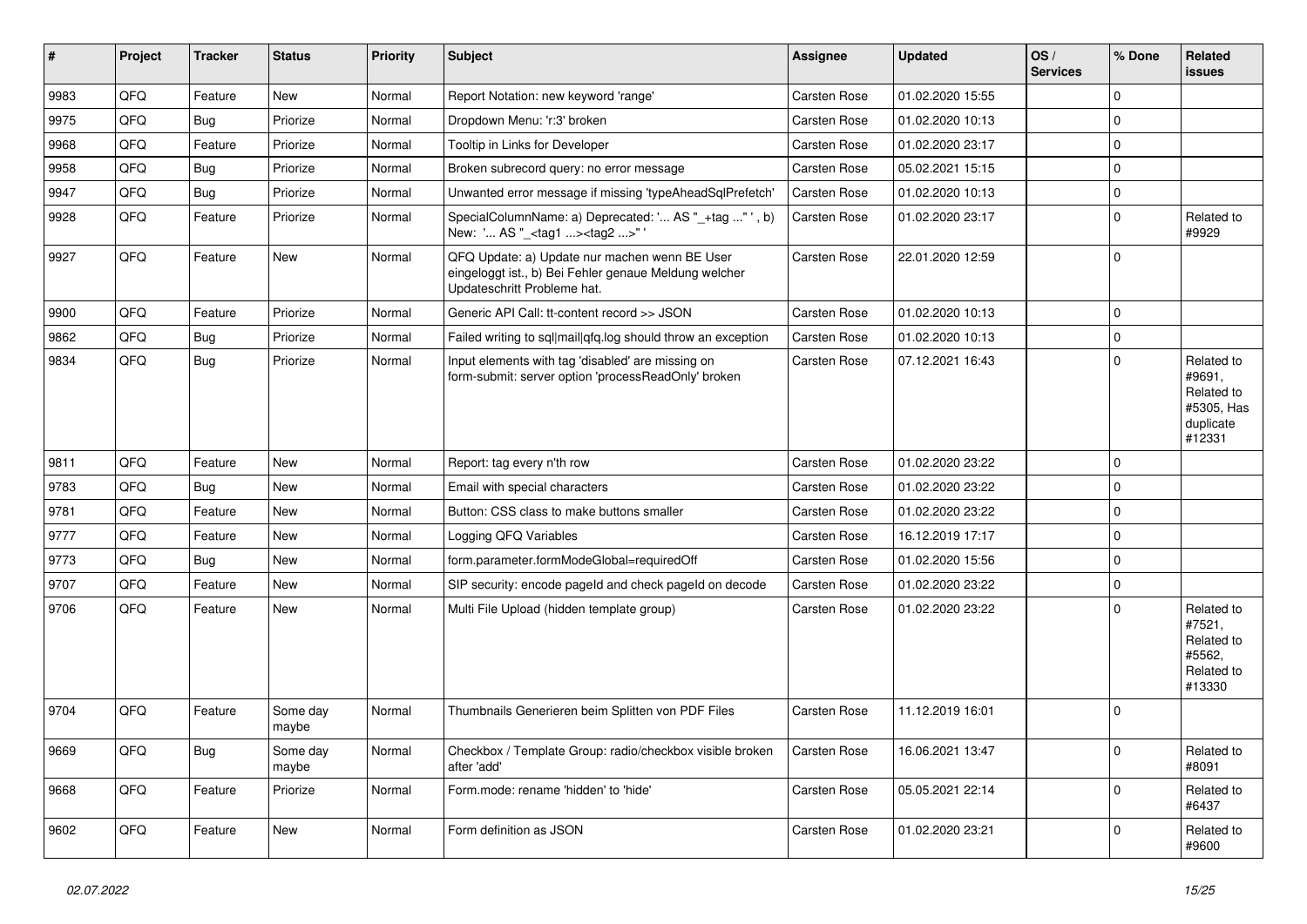| #    | Project | <b>Tracker</b> | <b>Status</b>     | <b>Priority</b> | <b>Subject</b>                                                                  | <b>Assignee</b>     | <b>Updated</b>   | OS/<br><b>Services</b> | % Done      | Related<br>issues                            |
|------|---------|----------------|-------------------|-----------------|---------------------------------------------------------------------------------|---------------------|------------------|------------------------|-------------|----------------------------------------------|
| 9579 | QFQ     | Feature        | Some day<br>maybe | Normal          | Multiform with Process Row                                                      | <b>Carsten Rose</b> | 11.12.2019 16:01 |                        | $\Omega$    |                                              |
| 9537 | QFQ     | Feature        | New               | Normal          | FormEditor: Edit fieldset in FrontEnd                                           | <b>Carsten Rose</b> | 01.02.2020 23:22 |                        | $\mathbf 0$ |                                              |
| 9534 | QFQ     | Bug            | Priorize          | Urgent          | FE.type=upload: 'Unknown Mode: ID"                                              | <b>Carsten Rose</b> | 03.05.2021 21:14 |                        | $\Omega$    | Related to<br>#9532                          |
| 9533 | QFQ     | <b>Bug</b>     | <b>New</b>        | Normal          | FE.type=upload: Check in 'beforeSave' if upload is given                        | <b>Carsten Rose</b> | 01.02.2020 23:22 |                        | $\Omega$    | Related to<br>#11523                         |
| 9531 | QFQ     | Bug            | <b>New</b>        | High            | FE File: Dynamic Update / modeSql / required detected even<br>it not set        | <b>Carsten Rose</b> | 11.06.2021 20:32 |                        | $\Omega$    | Related to<br>#12398                         |
| 9394 | QFQ     | Feature        | Priorize          | Normal          | REST: allow for non numerical ids in get requests                               | Carsten Rose        | 05.05.2021 22:10 |                        | $\mathbf 0$ |                                              |
| 9352 | QFQ     | Feature        | New               | Normal          | FE 'Native' fire slaveld, sqlAfter, sqllns                                      | Carsten Rose        | 01.02.2020 23:22 |                        | $\Omega$    |                                              |
| 9348 | QFQ     | Feature        | <b>New</b>        | Normal          | defaultThumbnailSize: pre render thumbnails                                     | <b>Carsten Rose</b> | 12.06.2021 09:05 |                        | $\Omega$    |                                              |
| 9347 | QFQ     | Bug            | <b>New</b>        | High            | FE.type=upload with dynamic show/hidden: required not<br>detected               | Carsten Rose        | 12.06.2021 10:40 |                        | $\Omega$    | Related to<br>#5305,<br>Related to<br>#12398 |
| 9346 | QFQ     | Feature        | Priorize          | Normal          | beforeSave: check if an upload is given                                         | <b>Carsten Rose</b> | 11.06.2021 21:18 |                        | $\mathbf 0$ |                                              |
| 9317 | QFQ     | Bug            | <b>New</b>        | Normal          | FE.type=note: with dynamic show/hidden an empty label<br>causes trouble         | Carsten Rose        | 01.02.2020 23:22 |                        | $\mathbf 0$ |                                              |
| 9281 | QFQ     | <b>Bug</b>     | Some day<br>maybe | Normal          | Allow STRICT_TRANS_TABLES                                                       | <b>Carsten Rose</b> | 02.01.2021 18:43 |                        | $\mathbf 0$ |                                              |
| 9221 | QFQ     | Feature        | <b>New</b>        | Normal          | typeAhead: Zeichenlimite ausschalten                                            | <b>Carsten Rose</b> | 29.06.2022 22:36 |                        | $\mathbf 0$ |                                              |
| 9208 | QFQ     | Feature        | <b>New</b>        | Normal          | Manage 'recent' records                                                         | <b>Carsten Rose</b> | 01.02.2020 23:22 |                        | $\Omega$    |                                              |
| 9177 | QFQ     | Bug            | New               | Normal          | Bug? QFQ tries to save an action FE, which has real<br>existing column name     | Carsten Rose        | 01.02.2020 23:22 |                        | $\Omega$    |                                              |
| 9173 | QFQ     | Bug            | Priorize          | Urgent          | Stale Record Lock: Firefox                                                      | <b>Carsten Rose</b> | 03.05.2021 21:14 |                        | $\Omega$    | Related to<br>#9789                          |
| 9136 | QFQ     | Feature        | <b>New</b>        | Normal          | Create ZIP files with dynamic PDFs                                              | <b>Carsten Rose</b> | 01.02.2020 23:22 |                        | $\Omega$    |                                              |
| 9129 | QFQ     | Feature        | <b>New</b>        | Normal          | sqlValidate: Message as notification, not as error                              | Carsten Rose        | 01.02.2020 23:22 |                        | $\Omega$    | Related to<br>#9128                          |
| 9128 | QFQ     | Feature        | <b>New</b>        | Normal          | Error Message: not replaced variables- a) replace back to<br>'{{', b) underline | Carsten Rose        | 01.02.2020 23:22 |                        | $\mathbf 0$ | Related to<br>#9129                          |
| 9127 | QFQ     | Bug            | New               | Normal          | Error Message: change 'roll over' color - text not readable                     | Carsten Rose        | 01.02.2020 23:22 |                        | 0           |                                              |
| 9121 | QFQ     | <b>Bug</b>     | Priorize          | High            | sip links have r and __dbIndexData set                                          | Carsten Rose        | 12.06.2021 10:41 |                        | $\mathbf 0$ |                                              |
| 9077 | QFQ     | <b>Bug</b>     | New               | Normal          | typeAheadSql: report broken SQL                                                 | Carsten Rose        | 29.06.2022 22:35 |                        | 0           | Related to<br>#4018                          |
| 9013 | QFG     | Bug            | New               | Normal          | Error in Twig template not handled                                              | Carsten Rose        | 20.10.2021 13:43 |                        | $\mathbf 0$ |                                              |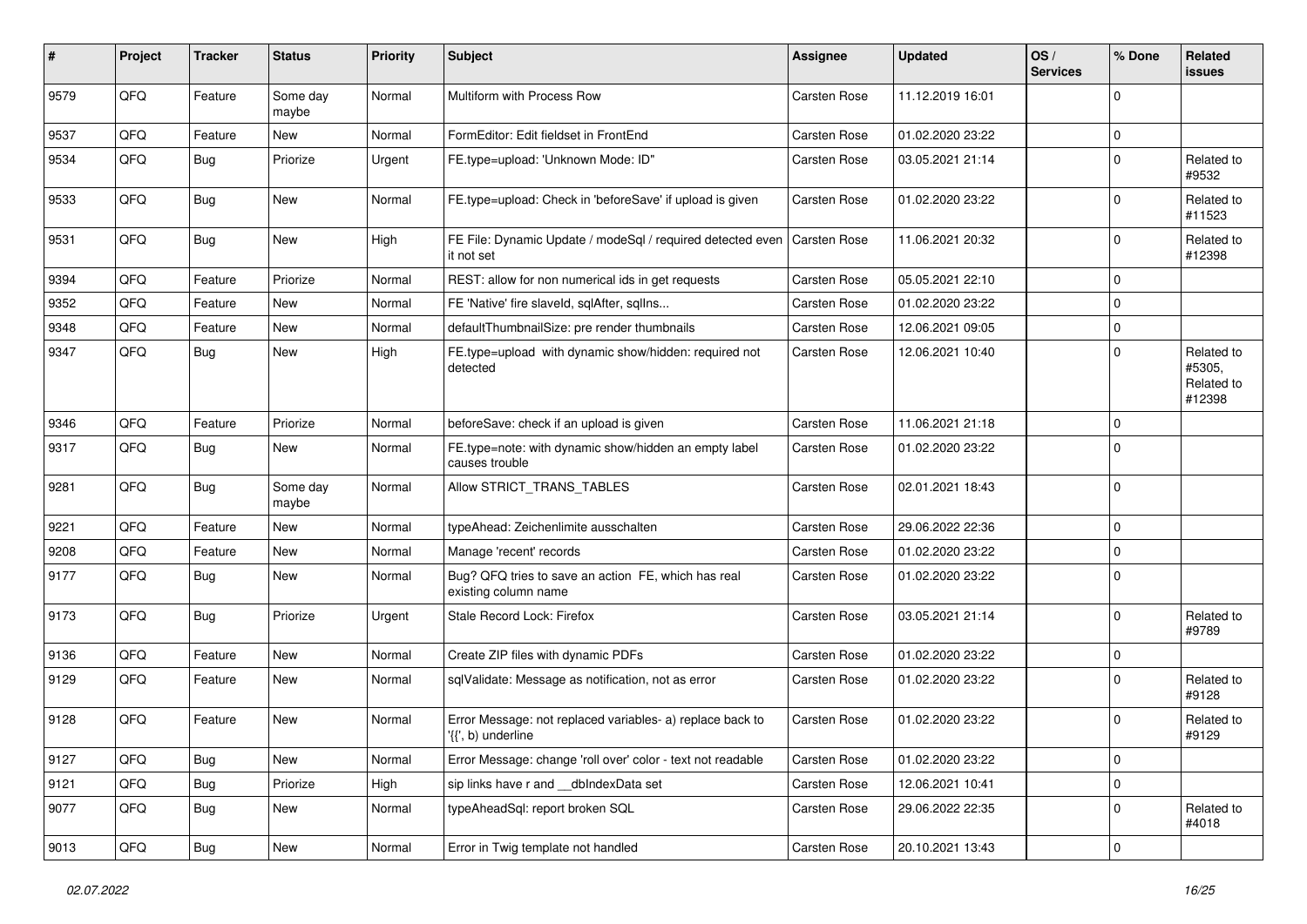| #    | Project | <b>Tracker</b> | <b>Status</b>     | <b>Priority</b> | <b>Subject</b>                                                                                         | Assignee            | <b>Updated</b>   | OS/<br><b>Services</b> | % Done      | Related<br>issues    |
|------|---------|----------------|-------------------|-----------------|--------------------------------------------------------------------------------------------------------|---------------------|------------------|------------------------|-------------|----------------------|
| 8975 | QFQ     | Feature        | <b>New</b>        | Normal          | Report Notation: 2.0                                                                                   | <b>Carsten Rose</b> | 01.02.2020 23:22 |                        | $\Omega$    | Related to<br>#8963  |
| 8963 | QFQ     | Feature        | Priorize          | Normal          | Setting values in a store: flexible way                                                                | <b>Carsten Rose</b> | 05.05.2021 22:10 |                        | $\Omega$    | Related to<br>#8975  |
| 8962 | QFQ     | Feature        | <b>New</b>        | High            | allow for form fields with identical names                                                             | Carsten Rose        | 03.05.2021 21:14 |                        | $\mathbf 0$ |                      |
| 8894 | QFQ     | Feature        | Some day<br>maybe | Normal          | Documentation Tags Usable in QFQ Application                                                           | Carsten Rose        | 11.12.2019 16:01 |                        | $\Omega$    |                      |
| 8892 | QFQ     | Feature        | Some day<br>maybe | Normal          | Display and Edit SQL Comments in Form Editor                                                           | <b>Carsten Rose</b> | 11.12.2019 16:01 |                        | $\Omega$    |                      |
| 8806 | QFQ     | Feature        | <b>New</b>        | Normal          | SQL Function nl2br                                                                                     | <b>Carsten Rose</b> | 01.02.2020 23:22 |                        | $\Omega$    |                      |
| 8719 | QFQ     | Feature        | New               | Normal          | extraButtonLock: add support for 0/1                                                                   | Carsten Rose        | 01.02.2020 23:22 |                        | 0           |                      |
| 8702 | QFQ     | Feature        | <b>New</b>        | Normal          | Load Record which is locked: missing user info                                                         | Carsten Rose        | 11.12.2019 16:16 |                        | $\Omega$    | Related to<br>#9789  |
| 8668 | QFQ     | Bug            | New               | High            | Pill disabled: dyamic mode 'hidden' not respected - FE is still<br>required                            | <b>Carsten Rose</b> | 03.05.2021 21:14 |                        | $\Omega$    |                      |
| 8586 | QFQ     | Feature        | Some day<br>maybe | Normal          | QFQ: Enhance Error message for 'record not found'                                                      | Carsten Rose        | 16.09.2021 15:10 |                        | $\mathbf 0$ |                      |
| 8585 | QFQ     | Feature        | Priorize          | Normal          | Enhance Error message for 'unknown form'                                                               | <b>Carsten Rose</b> | 01.02.2020 10:13 |                        | $\Omega$    |                      |
| 8584 | QFQ     | Feature        | Priorize          | Normal          | FE 'Action' - never assign to Container (except Template)<br>Group)                                    | Carsten Rose        | 01.02.2020 10:13 |                        | $\Omega$    |                      |
| 8520 | QFQ     | Feature        | Some day<br>maybe | Normal          | Bring QFQ to Composer                                                                                  | Carsten Rose        | 16.09.2021 15:10 |                        | $\Omega$    |                      |
| 8431 | QFQ     | <b>Bug</b>     | New               | High            | autocron.php with wrong path                                                                           | <b>Carsten Rose</b> | 03.05.2021 21:14 |                        | $\Omega$    |                      |
| 8336 | QFQ     | Feature        | New               | Normal          | Form > modified > Close New: a) Optional disable popup, b)<br>custom text, c) mode on save: close stay | <b>Carsten Rose</b> | 01.02.2020 23:22 |                        | $\Omega$    | Related to<br>#8335  |
| 8277 | QFQ     | Feature        | Priorize          | Normal          | fe.parameter.default=                                                                                  | Carsten Rose        | 01.02.2020 23:17 |                        | $\Omega$    | Related to<br>#8113  |
| 8217 | QFQ     | Feature        | <b>New</b>        | Normal          | if-elseif-else construct                                                                               | <b>Carsten Rose</b> | 16.03.2021 18:41 |                        | $\Omega$    | Related to<br>#10716 |
| 8204 | QFQ     | Feature        | Priorize          | High            | Position 'required mark'                                                                               | Carsten Rose        | 16.06.2021 13:44 |                        | $\mathbf 0$ |                      |
| 8187 | QFQ     | Feature        | New               | Normal          | Subrecord: enable/hide new button - make new/edit/delete<br>customizeable.                             | <b>Carsten Rose</b> | 06.03.2021 18:44 |                        | $\Omega$    | Related to<br>#11326 |
| 8106 | QFQ     | Bug            | Some day<br>maybe | Normal          | Dynamic Update: Feld kann nicht auf empty zurückgesetzt<br>werden                                      | Carsten Rose        | 11.12.2019 16:01 |                        | $\Omega$    |                      |
| 8101 | QFQ     | Feature        | Some day<br>maybe | Normal          | Password hash: support further hashing methods                                                         | Carsten Rose        | 16.09.2021 15:10 |                        | $\Omega$    |                      |
| 8089 | QFQ     | Feature        | <b>New</b>        | Normal          | Copy/Paste for FormElements                                                                            | Carsten Rose        | 01.02.2020 23:22 |                        | $\Omega$    |                      |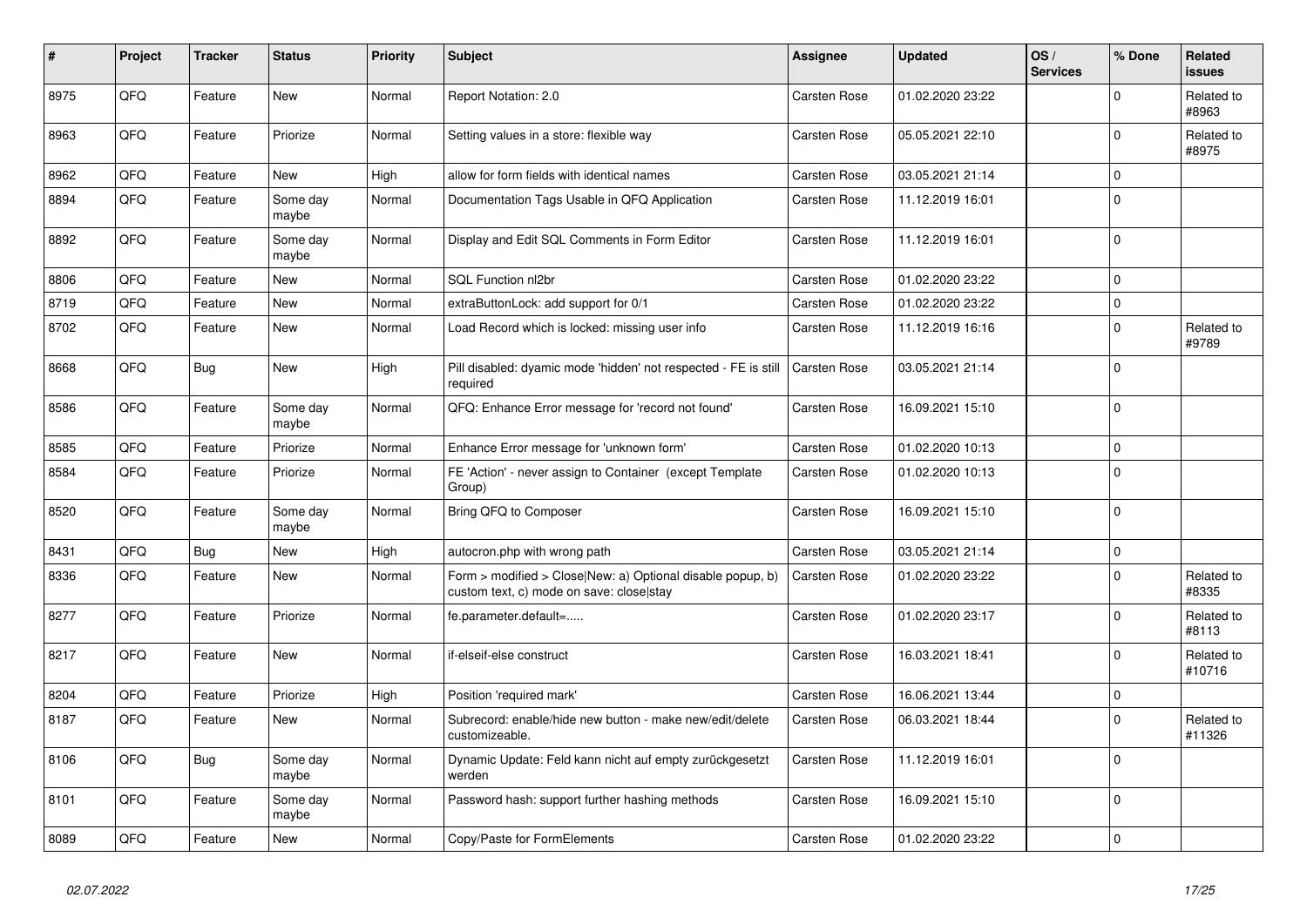| #    | Project | <b>Tracker</b> | <b>Status</b> | <b>Priority</b> | <b>Subject</b>                                                                                        | <b>Assignee</b>     | <b>Updated</b>   | OS/<br><b>Services</b> | % Done      | <b>Related</b><br><b>issues</b>                 |
|------|---------|----------------|---------------|-----------------|-------------------------------------------------------------------------------------------------------|---------------------|------------------|------------------------|-------------|-------------------------------------------------|
| 8083 | QFQ     | <b>Bug</b>     | New           | High            | FormEditor: primary table list does not respect<br>'indexDb={{indexData:Y}}'                          | Carsten Rose        | 03.05.2021 21:14 |                        | $\Omega$    | Has<br>duplicate<br>#6678                       |
| 8082 | QFQ     | Feature        | Priorize      | High            | Contact form without saving record                                                                    | Carsten Rose        | 07.12.2021 15:20 |                        | $\Omega$    | Related to<br>#8587,<br><b>Blocks</b><br>#11850 |
| 8049 | QFQ     | <b>Bug</b>     | <b>New</b>    | Normal          | FE.type=note, column 'value': text moves some pixel to top<br>after save                              | Carsten Rose        | 01.02.2020 23:22 |                        | $\Omega$    |                                                 |
| 8044 | QFQ     | Feature        | Priorize      | Normal          | Transaction: a) Form, b) Report                                                                       | Carsten Rose        | 05.05.2021 22:14 |                        | $\Omega$    | Related to<br>#8043                             |
| 8037 | QFQ     | <b>Bug</b>     | Priorize      | Normal          | FE.type=upload (advanced mode): {{slaveld:V}} missing<br>during dynamic update                        | Carsten Rose        | 01.02.2020 10:13 |                        | $\Omega$    |                                                 |
| 8034 | QFQ     | Feature        | Priorize      | Normal          | FormElement 'data': 22.22.2222 should not be accepted                                                 | Carsten Rose        | 01.02.2020 10:13 |                        | $\mathbf 0$ |                                                 |
| 7924 | QFQ     | Feature        | <b>New</b>    | Normal          | Radio/Checkbox with Tooltip                                                                           | Carsten Rose        | 01.02.2020 23:22 |                        | $\Omega$    |                                                 |
| 7920 | QFQ     | Feature        | <b>New</b>    | Normal          | FE: Syntax Highlight, Zeinlenumbruch                                                                  | Carsten Rose        | 01.02.2020 10:03 |                        | $\Omega$    |                                                 |
| 7899 | QFQ     | <b>Bug</b>     | <b>New</b>    | High            | Fe.type=password / retype / required: always complain about<br>missing value                          | <b>Carsten Rose</b> | 03.05.2021 21:14 |                        | $\Omega$    |                                                 |
| 7890 | QFQ     | <b>Bug</b>     | <b>New</b>    | Normal          | FormElement 'required': extraButtonInfo not aligned                                                   | <b>Carsten Rose</b> | 11.06.2021 21:17 |                        | $\Omega$    | Related to<br>#11517                            |
| 7850 | QFQ     | Feature        | <b>New</b>    | High            | Upload records: non 'pathFileName' column                                                             | Carsten Rose        | 03.05.2021 21:14 |                        | $\mathbf 0$ |                                                 |
| 7812 | QFQ     | Feature        | <b>New</b>    | Normal          | FE 'Subrecord' - new option 'subrecordShowFilter',<br>'subrecordPaging'                               | Carsten Rose        | 01.02.2020 23:22 |                        | $\Omega$    |                                                 |
| 7795 | QFQ     | Bug            | <b>New</b>    | Normal          | Readonly Form: Typeahead-Felder                                                                       | Carsten Rose        | 01.02.2020 23:22 |                        | $\Omega$    | Related to<br>#10640                            |
| 7685 | QFQ     | <b>Bug</b>     | <b>New</b>    | Normal          | Open FormElement from QFQ error message and save<br>modified record: error about missing {{formId:F}} | Carsten Rose        | 01.02.2020 23:22 |                        | $\Omega$    |                                                 |
| 7683 | QFQ     | Feature        | <b>New</b>    | Normal          | Special column names in '{{ SELECT  AS _link }}' should<br>be detected                                | Carsten Rose        | 01.02.2020 23:21 |                        | $\Omega$    |                                                 |
| 7681 | QFQ     | Feature        | <b>New</b>    | Normal          | Optional switch off 'check for modified record'                                                       | <b>Carsten Rose</b> | 01.02.2020 23:21 |                        | $\Omega$    |                                                 |
| 7660 | QFQ     | Feature        | <b>New</b>    | Normal          | IMAP: import mails to DB, move / delete mails                                                         | Carsten Rose        | 01.02.2020 09:52 |                        | 0           |                                                 |
| 7656 | QFQ     | <b>Bug</b>     | Priorize      | Normal          | FE with required, 'pattern' and 'extraButtonLock': always<br>complain about missing value             | Carsten Rose        | 01.02.2020 10:13 |                        | $\Omega$    |                                                 |
| 7650 | QFQ     | Bug            | New           | High            | Optional do not show 'required' sign on FormElement                                                   | Carsten Rose        | 03.05.2021 21:14 |                        | $\mathbf 0$ |                                                 |
| 7630 | QFQ     | Feature        | Priorize      | Normal          | detailed error message for simple upload                                                              | Carsten Rose        | 01.02.2020 10:13 |                        | $\mathbf 0$ |                                                 |
| 7616 | QFQ     | Bug            | Priorize      | Normal          | Selectlist with Enum & Dynamic Update                                                                 | Carsten Rose        | 01.02.2020 10:13 |                        | $\mathbf 0$ |                                                 |
| 7574 | QFQ     | <b>Bug</b>     | New           | Normal          | Substitute error: form element not reported / dont parse<br>Form.note                                 | Carsten Rose        | 01.02.2020 23:21 |                        | 0           |                                                 |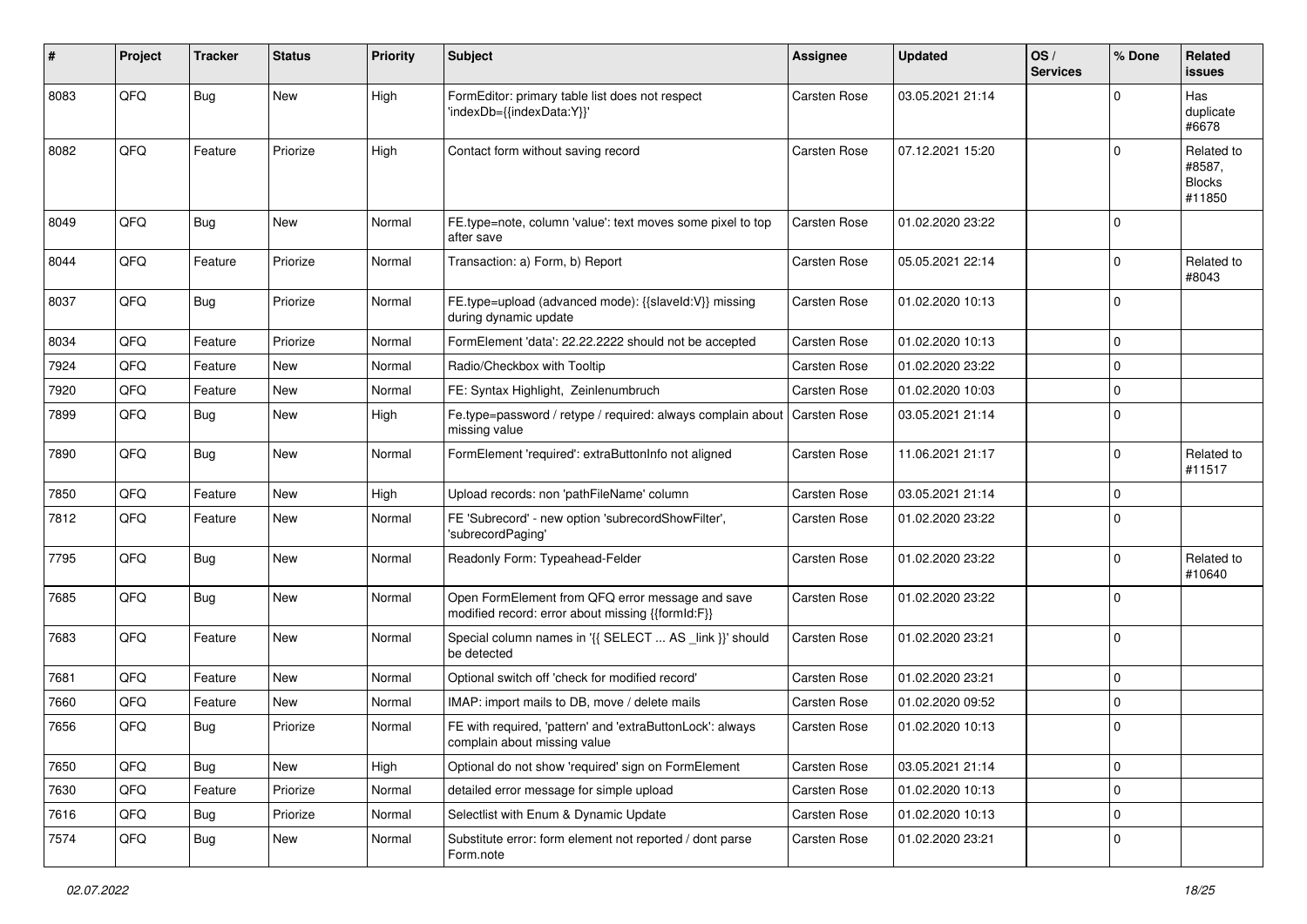| #    | Project | <b>Tracker</b> | <b>Status</b>     | <b>Priority</b> | <b>Subject</b>                                                                 | <b>Assignee</b>     | <b>Updated</b>   | OS/<br><b>Services</b> | % Done      | Related<br><b>issues</b> |
|------|---------|----------------|-------------------|-----------------|--------------------------------------------------------------------------------|---------------------|------------------|------------------------|-------------|--------------------------|
| 7547 | QFQ     | Bug            | <b>New</b>        | Normal          | Error Message in afterSave: wrong parameter column<br>reported                 | Carsten Rose        | 01.02.2020 23:22 |                        | $\Omega$    |                          |
| 7524 | QFQ     | Bug            | <b>New</b>        | Normal          | QFQ throws a 'General Error' if 'fileadmin/protected/log/' is<br>not writeable | <b>Carsten Rose</b> | 01.02.2020 23:22 |                        | $\Omega$    |                          |
| 7522 | QFQ     | Feature        | Priorize          | Normal          | Inserting default index.html to folder (Avoid Apache<br>Indexing)              | Carsten Rose        | 01.02.2020 10:13 |                        | $\Omega$    |                          |
| 7521 | QFQ     | Feature        | <b>New</b>        | Normal          | TemplateGroup: fe.type=upload                                                  | Carsten Rose        | 01.02.2020 23:21 |                        | $\mathbf 0$ | Related to<br>#9706      |
| 7520 | QFQ     | Feature        | New               | Normal          | QR Code:  AS _qr ( AS _link)                                                   | Carsten Rose        | 01.02.2020 23:22 |                        | $\mathbf 0$ |                          |
| 7519 | QFQ     | Feature        | <b>New</b>        | Normal          | Select: Multi                                                                  | Carsten Rose        | 01.02.2020 23:22 |                        | $\Omega$    |                          |
| 7513 | QFQ     | <b>Bug</b>     | <b>New</b>        | Normal          | Radios not correct aligned                                                     | Carsten Rose        | 01.02.2020 23:22 |                        | $\Omega$    |                          |
| 7512 | QFQ     | Bug            | <b>New</b>        | Normal          | FE: inputType=number >> 'pattern' is not respected                             | Carsten Rose        | 01.02.2020 23:22 |                        | $\Omega$    |                          |
| 7481 | QFQ     | Feature        | New               | Normal          | Detect 'BaseUrl' automatically                                                 | Carsten Rose        | 01.02.2020 23:21 |                        | $\mathbf 0$ |                          |
| 7480 | QFQ     | Feature        | New               | Normal          | Record History (Undo / Redo)                                                   | <b>Carsten Rose</b> | 11.12.2019 16:16 |                        | $\Omega$    | Related to<br>#2361      |
| 7456 | QFQ     | Bug            | Some day<br>maybe | Low             | Todos in Code: solve or make ticket                                            | Carsten Rose        | 16.09.2021 15:10 |                        | $\mathbf 0$ |                          |
| 7453 | QFQ     | Feature        | Some day<br>maybe | Normal          | import / export forms QFQ                                                      | Carsten Rose        | 16.09.2021 15:10 |                        | $\Omega$    |                          |
| 7452 | QFQ     | Feature        | Some day<br>maybe | Normal          | automate deployment new QFQ version                                            | Carsten Rose        | 16.09.2021 15:10 |                        | $\Omega$    |                          |
| 7342 | QFQ     | Feature        | <b>New</b>        | Normal          | add content = hide this                                                        | Carsten Rose        | 01.02.2020 23:21 |                        | $\Omega$    |                          |
| 7336 | QFQ     | Feature        | Some day<br>maybe | Normal          | PDF Upload: disallow PDFs with specific Meta information                       | Carsten Rose        | 11.12.2019 16:01 |                        | $\Omega$    |                          |
| 7290 | QFQ     | Feature        | Priorize          | Normal          | FormEditor: title as textarea if LEN(title)>60                                 | Carsten Rose        | 01.02.2020 10:13 |                        | $\Omega$    | Blocked by<br>#7682      |
| 7280 | QFQ     | Feature        | <b>New</b>        | Normal          | recently used table                                                            | Carsten Rose        | 01.02.2020 23:21 |                        | $\mathbf 0$ |                          |
| 7261 | QFQ     | Bug            | New               | Normal          | Report pathFilename for user without path, only the filename                   | <b>Carsten Rose</b> | 01.02.2020 23:21 |                        | 0           |                          |
| 7239 | QFQ     | Feature        | New               | Normal          | TinyMCE: html tag whitelist                                                    | Carsten Rose        | 01.02.2020 23:21 |                        | $\Omega$    | Related to<br>#14320     |
| 7219 | QFQ     | Bug            | <b>New</b>        | Normal          | typeSheadSql / typeAheadSqlPrefetch: change to curly<br>braces                 | Carsten Rose        | 01.02.2020 23:21 |                        | $\Omega$    |                          |
| 7217 | QFQ     | Feature        | Priorize          | Normal          | Download: notice User if ` sip=?` is missing                                   | Carsten Rose        | 01.02.2020 10:13 |                        | $\Omega$    |                          |
| 7175 | QFQ     | Feature        | New               | Normal          | Upload: md5 hash as filename                                                   | Carsten Rose        | 01.02.2020 23:21 |                        | $\mathbf 0$ |                          |
| 7119 | QFQ     | Feature        | New               | Normal          | Upload: scaleDownWidth, scaleDownHeight                                        | Carsten Rose        | 01.02.2020 23:21 |                        | $\Omega$    |                          |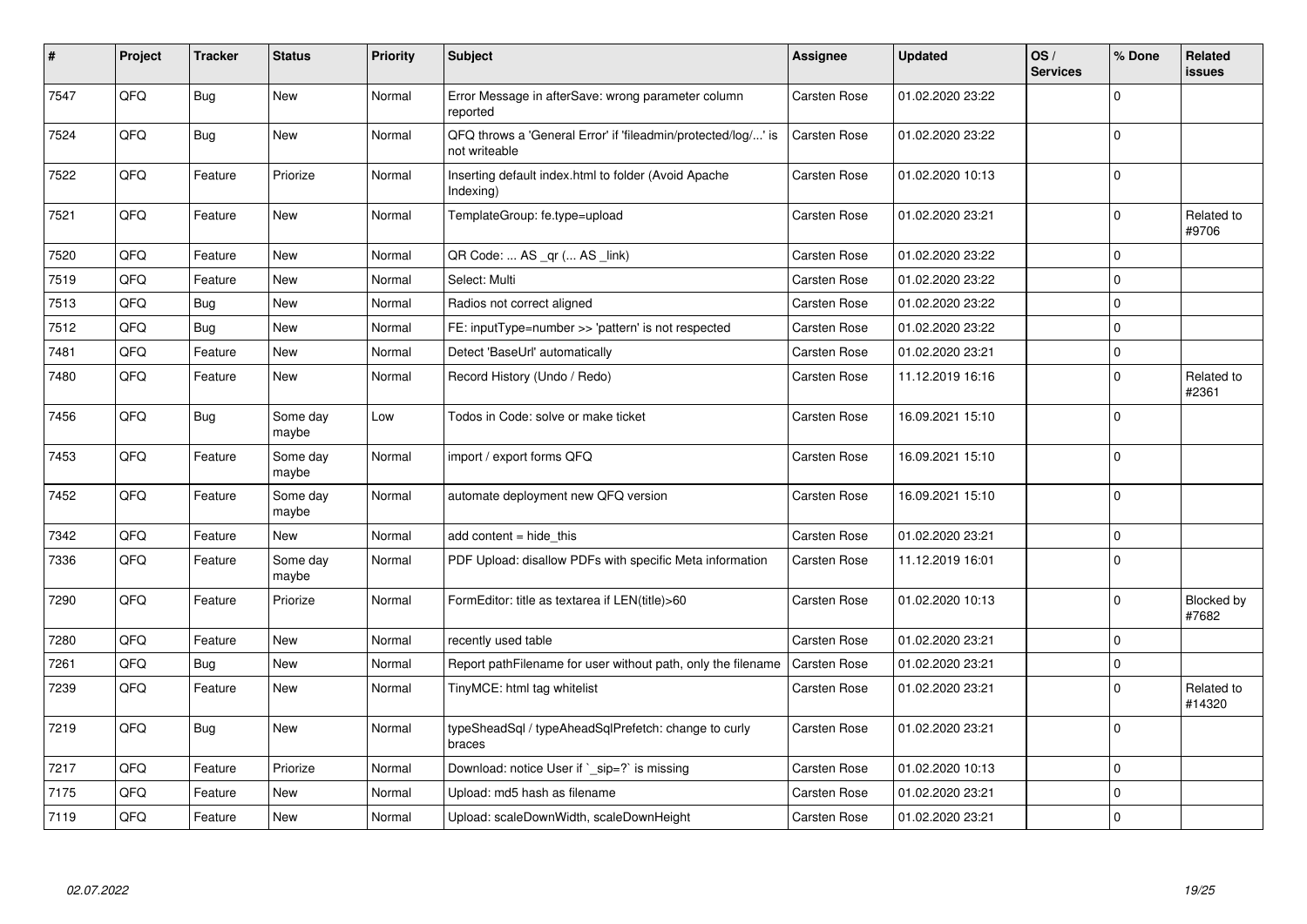| #    | Project | <b>Tracker</b> | <b>Status</b>     | <b>Priority</b> | <b>Subject</b>                                                                                                             | Assignee            | <b>Updated</b>   | OS/<br><b>Services</b> | % Done      | Related<br><b>issues</b>                    |
|------|---------|----------------|-------------------|-----------------|----------------------------------------------------------------------------------------------------------------------------|---------------------|------------------|------------------------|-------------|---------------------------------------------|
| 7109 | QFQ     | Feature        | <b>New</b>        | Normal          | Dynamic Updates: row/element hide                                                                                          | <b>Carsten Rose</b> | 01.02.2020 23:22 |                        | $\Omega$    | Has<br>duplicate<br>#4081                   |
| 7107 | QFQ     | Feature        | Some day<br>maybe | Normal          | Showcase Registration Tool: Anmeldung / Administration :<br>Liste Anmeldungen / Emaileinaldung                             | <b>Carsten Rose</b> | 11.12.2019 16:01 |                        | $\Omega$    |                                             |
| 7102 | QFQ     | Feature        | <b>New</b>        | Normal          | Comment sign in report: '#' and '--'                                                                                       | Carsten Rose        | 01.02.2020 23:21 |                        | $\Omega$    |                                             |
| 7099 | QFQ     | Feature        | New               | Normal          | Redesign FormEditor                                                                                                        | <b>Carsten Rose</b> | 01.02.2020 23:21 |                        | $\Omega$    |                                             |
| 7014 | QFQ     | Bug            | New               | Normal          | Sending invalid emails succeeds when<br>debug.redirectAllMailTo is set                                                     | <b>Carsten Rose</b> | 01.02.2020 23:21 |                        | $\Omega$    |                                             |
| 7002 | QFQ     | Bug            | <b>New</b>        | Normal          | Dynamic Update: row does not disappear / appear                                                                            | <b>Carsten Rose</b> | 01.02.2020 23:22 |                        | $\Omega$    |                                             |
| 6998 | QFQ     | Feature        | Priorize          | Normal          | Form: with debug=on show column information as tooltip of<br>column label                                                  | <b>Carsten Rose</b> | 01.02.2020 10:13 |                        | $\Omega$    |                                             |
| 6912 | QFQ     | Bug            | <b>New</b>        | Normal          | error Message Var 'deadline' already set in SIP - in Form<br>with FE.value={{deadline:R:::{{deadlinePeriod:Y}}}}           | <b>Carsten Rose</b> | 01.02.2020 23:21 |                        | $\Omega$    |                                             |
| 6855 | QFQ     | Feature        | <b>New</b>        | Normal          | With {{feUser:U}}!={{feUser:T}}: Save / Delete: only possible<br>with {{feUserSave:U}}='yes' and '{{feUserDelete:U}}='yes' | <b>Carsten Rose</b> | 01.02.2020 23:21 |                        | $\Omega$    |                                             |
| 6765 | QFQ     | Feature        | New               | Normal          | Moeglichkeit via QFQ eigene Logs zu schreiben                                                                              | Carsten Rose        | 01.02.2020 23:21 |                        | $\mathbf 0$ |                                             |
| 6723 | QFQ     | Feature        | New               | Normal          | Report QFQ Installation and Version                                                                                        | Carsten Rose        | 12.06.2021 09:07 |                        | $\Omega$    |                                             |
| 6715 | QFQ     | Feature        | Some day<br>maybe | Normal          | Code-Refactoring: dbArray vereinheitlichen                                                                                 | <b>Carsten Rose</b> | 11.12.2019 16:02 |                        | $\Omega$    |                                             |
| 6677 | QFQ     | Bug            | New               | Normal          | Error message FE Action Element: no/wrong FE reference<br>who cause the problem.                                           | Carsten Rose        | 01.02.2020 23:21 |                        | $\Omega$    |                                             |
| 6602 | QFQ     | Feature        | New               | Normal          | Formlet: in Report auf Mausklick ein mini-form oeffnen                                                                     | <b>Carsten Rose</b> | 11.12.2019 16:16 |                        | $\Omega$    |                                             |
| 6594 | QFQ     | Feature        | <b>New</b>        | Normal          | Excel: on download, check if there is a valid sip                                                                          | Carsten Rose        | 01.02.2020 23:21 |                        | $\Omega$    |                                             |
| 6574 | QFQ     | <b>Bug</b>     | Priorize          | Normal          | gfg.log: Fehlermeldung wurde angezeigt, aber nicht geloggt                                                                 | <b>Carsten Rose</b> | 01.02.2020 10:13 |                        | $\Omega$    |                                             |
| 6483 | QFQ     | Bug            | <b>New</b>        | Normal          | R Store funktioniert nicht bei 'Report Notation' im FE                                                                     | <b>Carsten Rose</b> | 01.02.2020 23:21 |                        | $\Omega$    |                                             |
| 6462 | QFQ     | <b>Bug</b>     | New               | Normal          | File Upload: Nutzlose Fehlermeldung wenn Datei zu gross                                                                    | Carsten Rose        | 01.02.2020 23:21 |                        | $\Omega$    | Related to<br>#6139                         |
| 6437 | QFQ     | Feature        | New               | Normal          | Neuer Mode Button bei FormElementen                                                                                        | Carsten Rose        | 01.02.2020 23:21 |                        | $\Omega$    | Related to<br>#9668.<br>Blocked by<br>#9678 |
| 6292 | QFQ     | Feature        | <b>New</b>        | Normal          | Download: File speichern mit Hash aber original Filename in<br>der Datenbank vermerken fuer Downloads                      | <b>Carsten Rose</b> | 01.02.2020 23:21 |                        | $\Omega$    |                                             |
| 6289 | QFQ     | Feature        | New               | Normal          | Form: Log                                                                                                                  | <b>Carsten Rose</b> | 01.02.2020 23:21 |                        | $\Omega$    |                                             |
| 6261 | QFQ     | Feature        | <b>New</b>        | Normal          | Persistent SIP                                                                                                             | Carsten Rose        | 12.06.2021 09:07 |                        | $\Omega$    | Related to<br>#10819                        |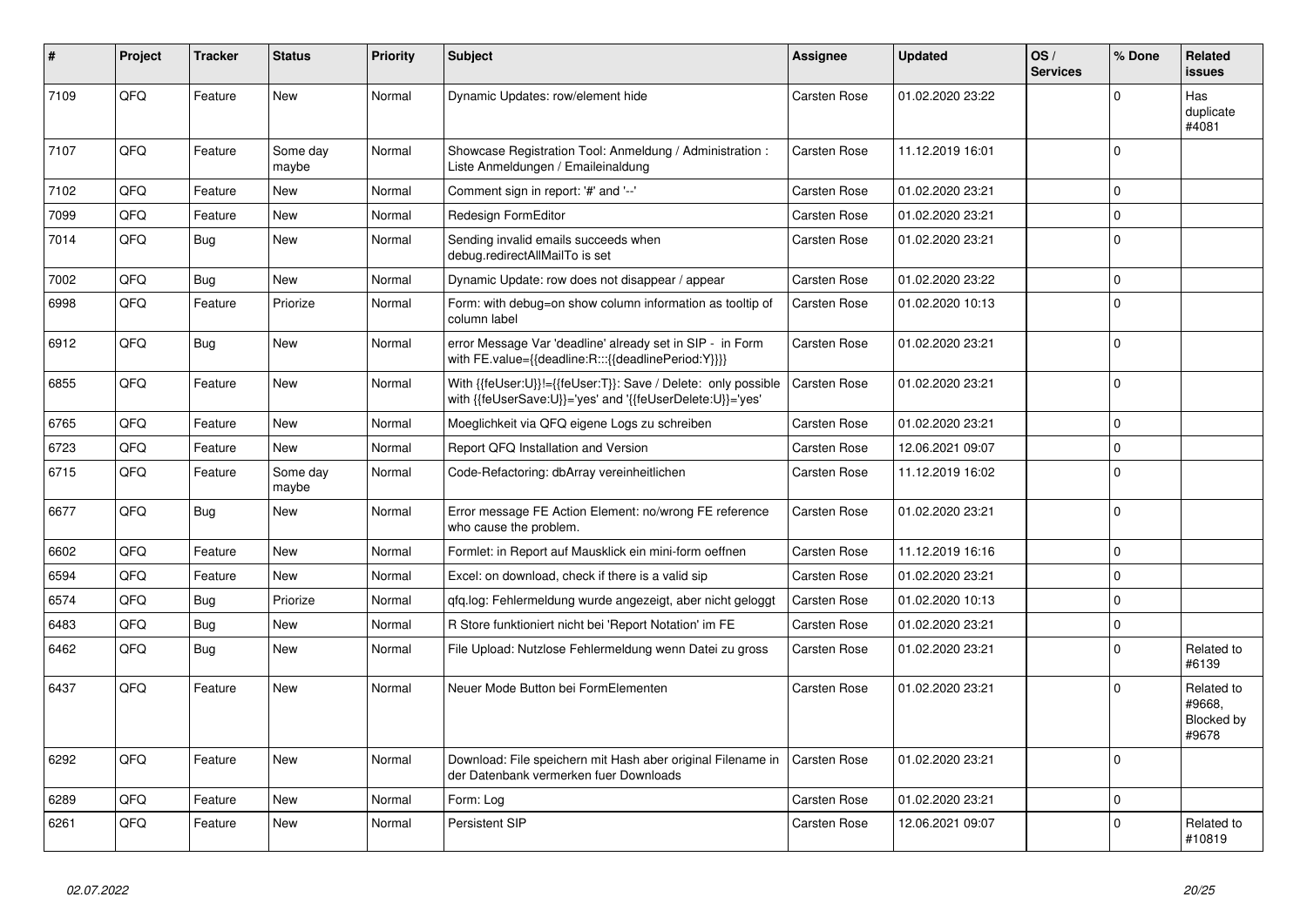| ∦    | Project        | <b>Tracker</b> | <b>Status</b>     | <b>Priority</b> | <b>Subject</b>                                                             | Assignee            | <b>Updated</b>   | OS/<br><b>Services</b> | % Done      | Related<br><b>issues</b>                    |
|------|----------------|----------------|-------------------|-----------------|----------------------------------------------------------------------------|---------------------|------------------|------------------------|-------------|---------------------------------------------|
| 6250 | QFQ            | Feature        | In Progress       | Normal          | Enhance layout: a) Subrecord, b) Subrecord-Title                           | <b>Carsten Rose</b> | 01.02.2020 23:22 |                        | $\mathbf 0$ | Related to<br>#5391                         |
| 6116 | QFQ            | <b>Bug</b>     | Priorize          | High            | value of checkbox not saved                                                | Carsten Rose        | 07.12.2021 17:19 |                        | $\mathbf 0$ |                                             |
| 5991 | QFQ            | Bug            | Some day<br>maybe | Normal          | URLs with ' ' or long parameter are problematic                            | Carsten Rose        | 01.02.2020 23:19 |                        | $\mathbf 0$ |                                             |
| 5983 | QFQ            | Feature        | Some day<br>maybe | Normal          | Form Submit (save & update): normalize date/-time FE                       | Carsten Rose        | 01.02.2020 23:19 |                        | $\mathbf 0$ |                                             |
| 5942 | QFQ            | Feature        | Priorize          | Normal          | 'L' and 'type': append to links, generate via '_link' by using 'u:'        | Carsten Rose        | 01.02.2020 10:13 |                        | $\mathbf 0$ |                                             |
| 5894 | QFQ            | Feature        | Feedback          | Normal          | Typeahead in Report: show/hide rows dynamically                            | <b>Carsten Rose</b> | 18.02.2022 08:50 |                        | $\mathbf 0$ | Related to<br>#5893,<br>Related to<br>#5885 |
| 5852 | QFQ            | Feature        | Some day<br>maybe | Normal          | Logging: mail.log / sql.log - im FE anzeigen und via AJAX<br>aktualisieren | Carsten Rose        | 01.02.2020 23:19 |                        | $\mathbf 0$ | Related to<br>#5885                         |
| 5782 | QFQ            | Feature        | New               | Normal          | NextCloud API                                                              | Carsten Rose        | 01.02.2020 10:02 |                        | $\mathbf 0$ |                                             |
| 5768 | QFQ            | <b>Bug</b>     | Some day<br>maybe | Normal          | '{{pageLanguage:T}}' missing if QFQ is called via api                      | <b>Carsten Rose</b> | 01.02.2020 23:19 |                        | $\mathbf 0$ |                                             |
| 5715 | QFQ            | Feature        | New               | High            | PDF Caching                                                                | Carsten Rose        | 03.05.2021 21:14 |                        | $\mathbf 0$ | Related to<br>#5851,<br>Related to<br>#6357 |
| 5706 | QFQ            | Bug            | Some day<br>maybe | Normal          | upload: fileDestination needs to be sanatized                              | Carsten Rose        | 01.02.2020 23:19 |                        | $\mathbf 0$ |                                             |
| 5695 | QFQ            | Feature        | In Progress       | Normal          | Multiform                                                                  | Carsten Rose        | 02.01.2021 18:38 |                        | $\mathbf 0$ |                                             |
| 5665 | QFQ            | Feature        | Some day<br>maybe | Normal          | Versuch das '{{!' nicht mehr noetig ist.                                   | <b>Carsten Rose</b> | 01.02.2020 23:20 |                        | $\mathbf 0$ | Related to<br>#7432,<br>Related to<br>#7434 |
| 5579 | QFQ            | Feature        | Some day<br>maybe | Normal          | Enhance Doc / Presentation: variable type 'link column type'               | Carsten Rose        | 01.02.2020 23:19 |                        | $\mathbf 0$ |                                             |
| 5576 | QFQ            | Bug            | New               | Normal          | Using MySQL 'DROP' requires privilege - wich is not really<br>necessary.   | Carsten Rose        | 01.02.2020 23:21 |                        | $\mathbf 0$ |                                             |
| 5559 | $\mathsf{QFQ}$ | Bug            | New               | Normal          | FE.type = Upload: 'accept' might contain variables                         | Carsten Rose        | 11.05.2020 21:23 |                        | $\mathsf 0$ |                                             |
| 5557 | QFQ            | Bug            | Some day<br>maybe | Normal          | Form load: STORE_RECORD filled, but should be empty                        | Carsten Rose        | 01.02.2020 23:19 |                        | $\mathbf 0$ |                                             |
| 5548 | QFQ            | Feature        | Some day<br>maybe | Normal          | 801 Textfiles/Scriptfiles als Thumbnail                                    | Carsten Rose        | 07.03.2022 16:26 |                        | $\mathbf 0$ |                                             |
| 5480 | QFQ            | Feature        | Some day<br>maybe | Normal          | QFQ: Dokumentation mit Screenshots versehen                                | Carsten Rose        | 01.02.2020 23:20 |                        | $\mathbf 0$ | Related to<br>#9879                         |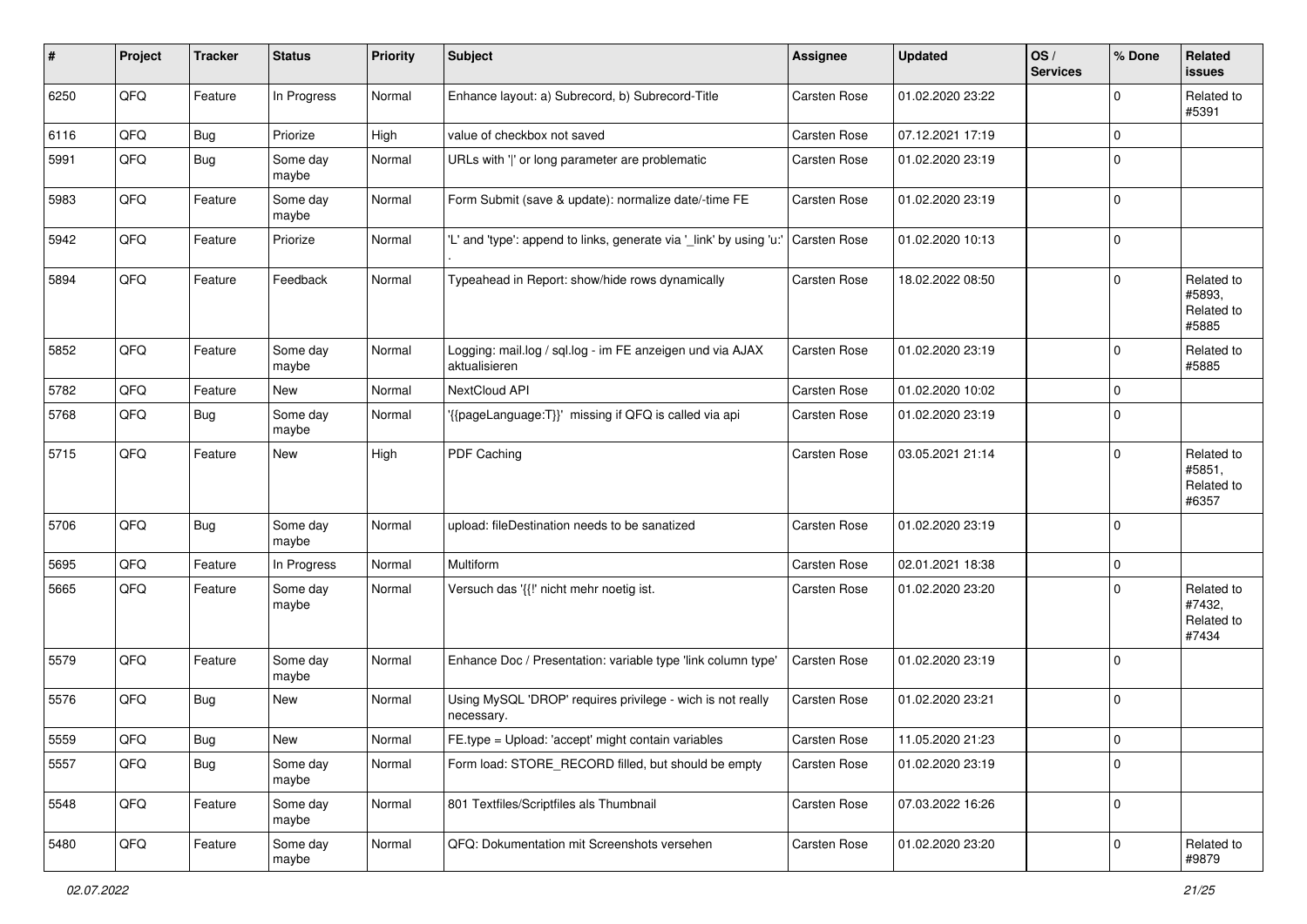| #    | Project | <b>Tracker</b> | <b>Status</b>     | <b>Priority</b> | <b>Subject</b>                                                                                                       | <b>Assignee</b>     | <b>Updated</b>   | OS/<br><b>Services</b> | % Done      | Related<br><b>issues</b>                       |
|------|---------|----------------|-------------------|-----------------|----------------------------------------------------------------------------------------------------------------------|---------------------|------------------|------------------------|-------------|------------------------------------------------|
| 5459 | QFQ     | Bug            | New               | High            | Multi DB: spread system tables between 'QFQ' and<br>'Data'-DB                                                        | Carsten Rose        | 03.05.2021 21:14 |                        | ∩           | Related to<br>#4720                            |
| 5428 | QFQ     | Feature        | Some day<br>maybe | Normal          | secure thumbnail: late render on access.                                                                             | <b>Carsten Rose</b> | 01.02.2020 23:20 |                        | $\mathbf 0$ |                                                |
| 5345 | QFQ     | Feature        | New               | Normal          | Report: UPDATE / INSERT / DELETE statements should<br>trigger subqueries, depending on the result.                   | Carsten Rose        | 27.05.2020 16:11 |                        | $\Omega$    |                                                |
| 5305 | QFQ     | Bug            | New               | Normal          | Upload FormElement: nicht disabled by readonly Form                                                                  | <b>Carsten Rose</b> | 16.06.2021 13:43 |                        | $\Omega$    | Related to<br>#9347,<br>Related to<br>#9834    |
| 5221 | QFQ     | Bug            | <b>New</b>        | High            | Download Dialog: Bleibt stehen in FF wenn Datei<br>automatisch gespeichert wird.                                     | Carsten Rose        | 03.05.2021 21:14 |                        | $\Omega$    |                                                |
| 5132 | QFQ     | Feature        | Some day<br>maybe | Normal          | Error Message sendmail missing attachment: more details                                                              | <b>Carsten Rose</b> | 01.02.2020 23:19 |                        | $\mathbf 0$ |                                                |
| 5131 | QFQ     | Feature        | New               | Normal          | Activate Spin Gear ('wait/busy' indicator) via LINK attribute                                                        | Carsten Rose        | 01.02.2020 23:21 |                        | $\mathbf 0$ |                                                |
| 5021 | QFQ     | Bug            | Some day<br>maybe | Normal          | FE.typ=extra - during save displays error 'datum2' already<br>filled in STORE_SIP - the value is stored nevertheless | <b>Carsten Rose</b> | 01.02.2020 23:19 |                        | $\Omega$    | Related to<br>#3875                            |
| 4956 | QFQ     | Feature        | Some day<br>maybe | Normal          | Sendmail: Benutzerdefinierte Headers                                                                                 | Carsten Rose        | 11.12.2019 16:02 |                        | $\Omega$    |                                                |
| 4872 | QFQ     | Feature        | Some day<br>maybe | Normal          | Fields of Typo3 page available in STORE_TYPO3                                                                        | <b>Carsten Rose</b> | 01.02.2020 23:19 |                        | 0           |                                                |
| 4869 | QFQ     | Feature        | Some day<br>maybe | Normal          | Dynamic Update (show, hide, readonly?, required?) for<br><b>Template Group Elements</b>                              | Carsten Rose        | 01.02.2020 23:19 |                        | $\Omega$    | Related to<br>#4865                            |
| 4839 | QFQ     | Feature        | Some day<br>maybe | Normal          | qfq-handle in <head> Abschnitt</head>                                                                                | <b>Carsten Rose</b> | 11.12.2019 16:02 |                        | $\Omega$    |                                                |
| 4771 | QFQ     | <b>Bug</b>     | Some day<br>maybe | Normal          | gfg: select-down-values empty after save (edit-form for<br>program administrators)                                   | <b>Carsten Rose</b> | 01.02.2020 23:20 |                        | $\Omega$    | Related to<br>#4549, Has<br>duplicate<br>#4282 |
| 4757 | QFQ     | Feature        | Some day<br>maybe | Normal          | Test subrecord: download links ok? Links ok?                                                                         | <b>Carsten Rose</b> | 01.02.2020 23:20 |                        | $\Omega$    |                                                |
| 4756 | QFQ     | Bug            | New               | Normal          | Form dirty even nothing changes                                                                                      | Carsten Rose        | 11.12.2019 16:16 |                        | $\mathbf 0$ |                                                |
| 4659 | QFQ     | <b>Bug</b>     | Some day<br>maybe | Normal          | infoButtonExtra                                                                                                      | Carsten Rose        | 01.02.2020 23:20 |                        | $\Omega$    |                                                |
| 4652 | QFQ     | Feature        | Some day<br>maybe | Normal          | UZH CD: Weiterleitung auf benutzerdefinierte 403/404 Seite                                                           | Carsten Rose        | 01.02.2020 23:20 |                        | 0           |                                                |
| 4651 | QFQ     | <b>Bug</b>     | Some day<br>maybe | Normal          | "Loading document" Modal wird angezeigt bei uzhcd type=2<br>Ansicht                                                  | Carsten Rose        | 01.02.2020 23:20 |                        | 0           |                                                |
| 4650 | QFQ     | Feature        | Some day<br>maybe | Normal          | Convert html to doc/rtf                                                                                              | Carsten Rose        | 01.02.2020 23:20 |                        | $\mathbf 0$ | Related to<br>#10704                           |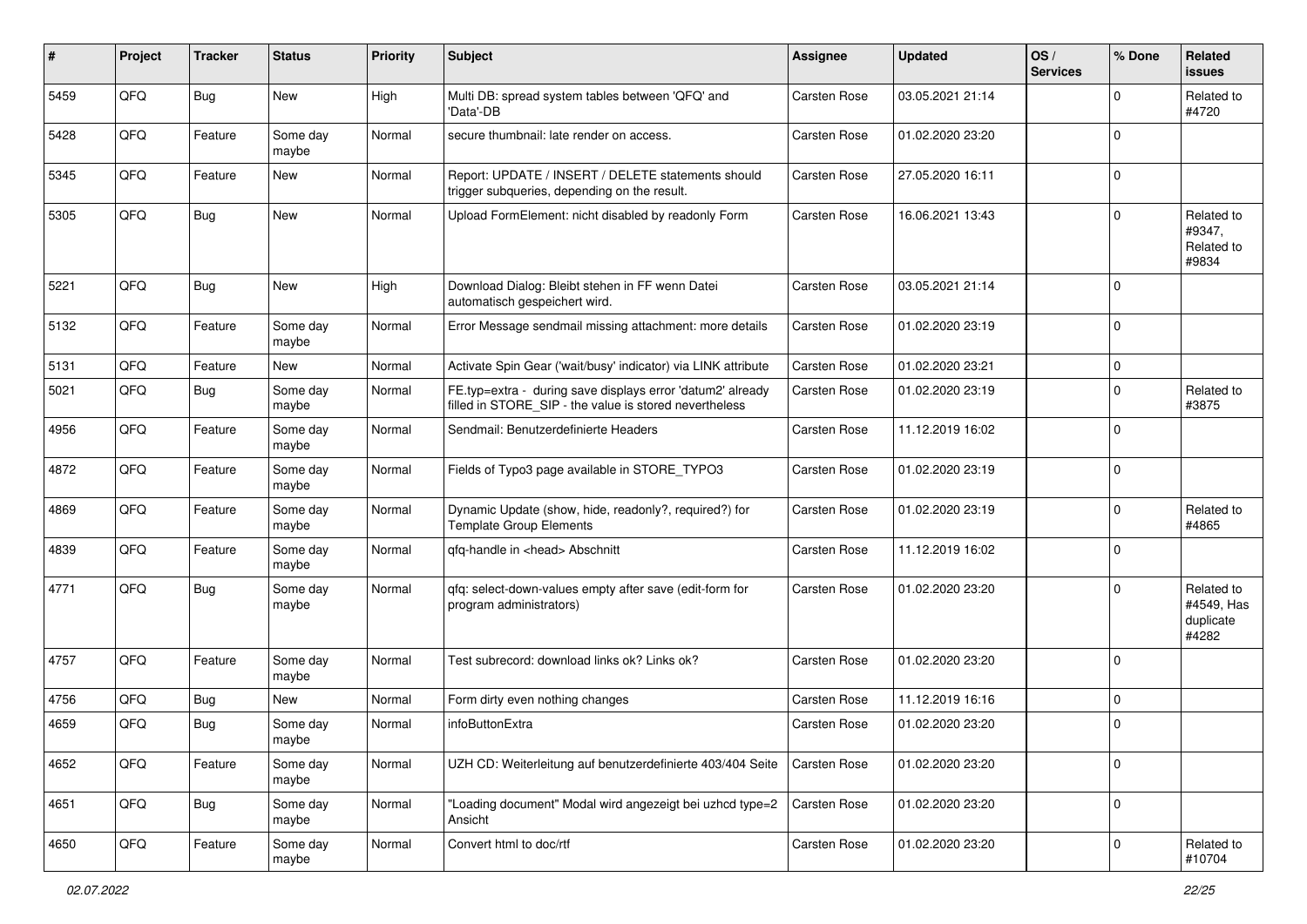| #    | Project        | <b>Tracker</b> | <b>Status</b>     | <b>Priority</b> | <b>Subject</b>                                                                                                          | <b>Assignee</b>     | <b>Updated</b>   | OS/<br><b>Services</b> | % Done      | Related<br><b>issues</b>                    |
|------|----------------|----------------|-------------------|-----------------|-------------------------------------------------------------------------------------------------------------------------|---------------------|------------------|------------------------|-------------|---------------------------------------------|
| 4606 | QFQ            | Feature        | Some day<br>maybe | Normal          | link: qualifier to render bootstrap button                                                                              | Carsten Rose        | 01.02.2020 23:19 |                        | $\Omega$    |                                             |
| 4583 | QFQ            | Bug            | Some day<br>maybe | Normal          | Dynamic Update bei TypeAhead Feldern                                                                                    | <b>Carsten Rose</b> | 01.02.2020 23:19 |                        | 0           |                                             |
| 4549 | QFQ            | Bug            | Some day<br>maybe | Normal          | TemplateGroups: FE.type SELECT loose selected value<br>after save                                                       | Carsten Rose        | 01.02.2020 23:20 |                        | $\Omega$    | Related to<br>#4548,<br>Related to<br>#4771 |
| 4528 | QFQ            | Bug            | Some day<br>maybe | Normal          | extraButtonLock mit SQLAhead Bug                                                                                        | Carsten Rose        | 01.02.2020 23:19 |                        | $\mathbf 0$ |                                             |
| 4413 | QFQ            | Feature        | New               | Normal          | fieldset: show/hidden, modeSql, dynamicUpdate                                                                           | Carsten Rose        | 09.02.2022 15:19 |                        | $\mathbf 0$ |                                             |
| 4365 | QFQ            | Feature        | Some day<br>maybe | Normal          | Multi Language: new way of config                                                                                       | Carsten Rose        | 01.02.2020 23:20 |                        | $\Omega$    |                                             |
| 4349 | QFQ            | Feature        | Some day<br>maybe | Normal          | link download: downloaded external URL to<br>deliver/concatenate - check mimetipe and handle it correctly               | Carsten Rose        | 11.12.2019 16:02 |                        | $\Omega$    |                                             |
| 4343 | QFQ            | Feature        | Some day<br>maybe | Normal          | Link: Classifier to add 'attributes'                                                                                    | Carsten Rose        | 01.02.2020 23:20 |                        | $\Omega$    | Related to<br>#14077                        |
| 4330 | QFQ            | Feature        | Some day<br>maybe | Normal          | Error Message: report missing {{ / }} in sqlUpdate, sqlInsert,<br>sqlDelete, sqlAfter, sqlBefore in FE action elements. | Carsten Rose        | 01.02.2020 23:20 |                        | $\mathbf 0$ |                                             |
| 4328 | QFQ            | Bug            | Some day<br>maybe | Normal          | Error Message: Show FE name/number on problems in FE                                                                    | Carsten Rose        | 01.02.2020 23:20 |                        | $\mathbf 0$ |                                             |
| 4293 | QFQ            | Bug            | Some day<br>maybe | Normal          | Download broken if token 'd:' is missing - but no error<br>message                                                      | Carsten Rose        | 11.12.2019 16:03 |                        | $\Omega$    | Related to<br>#7514                         |
| 4279 | QFQ            | Bug            | Some day<br>maybe | High            | config.linkVars lost                                                                                                    | Carsten Rose        | 03.05.2021 21:14 |                        | $\Omega$    |                                             |
| 4259 | QFQ            | Feature        | Some day<br>maybe | Normal          | Instant trigger a cron job                                                                                              | Carsten Rose        | 11.12.2019 16:03 |                        | $\mathbf 0$ |                                             |
| 4258 | QFQ            | Feature        | Some day<br>maybe | High            | System Defaults: Forms                                                                                                  | Carsten Rose        | 03.05.2021 21:14 |                        | $\mathbf 0$ |                                             |
| 4250 | QFQ            | Feature        | New               | Normal          | AutoCron in QFQ via PHP                                                                                                 | Carsten Rose        | 01.02.2020 23:21 |                        | 0           | Related to<br>#3292,<br>Related to<br>#3291 |
| 4197 | $\mathsf{QFQ}$ | Feature        | Some day<br>maybe | Normal          | Unit Test fuer JSON Stream von QuickFormQuery.php ><br>doForm()                                                         | Carsten Rose        | 11.12.2019 16:03 |                        |             |                                             |
| 4092 | QFQ            | <b>Bug</b>     | Some day<br>maybe | Normal          | 1) Logging verbessern wann welches FE warum ausgefuehrt<br>wird, 2) Documentation: Best Practice Template Group         | Carsten Rose        | 01.02.2020 23:19 |                        | $\mathbf 0$ | Related to<br>#3504                         |
| 4082 | QFQ            | Feature        | <b>New</b>        | Normal          | Dynamic Update: modeSql - useful default                                                                                | Carsten Rose        | 01.02.2020 23:22 |                        | 0           |                                             |
| 4050 | QFQ            | Feature        | New               | Normal          | sql.log: 1) FormElement ID which causes a specific action,<br>2) Result in the same row.                                | Carsten Rose        | 15.04.2020 11:35 |                        | $\mathbf 0$ | Related to<br>#5458                         |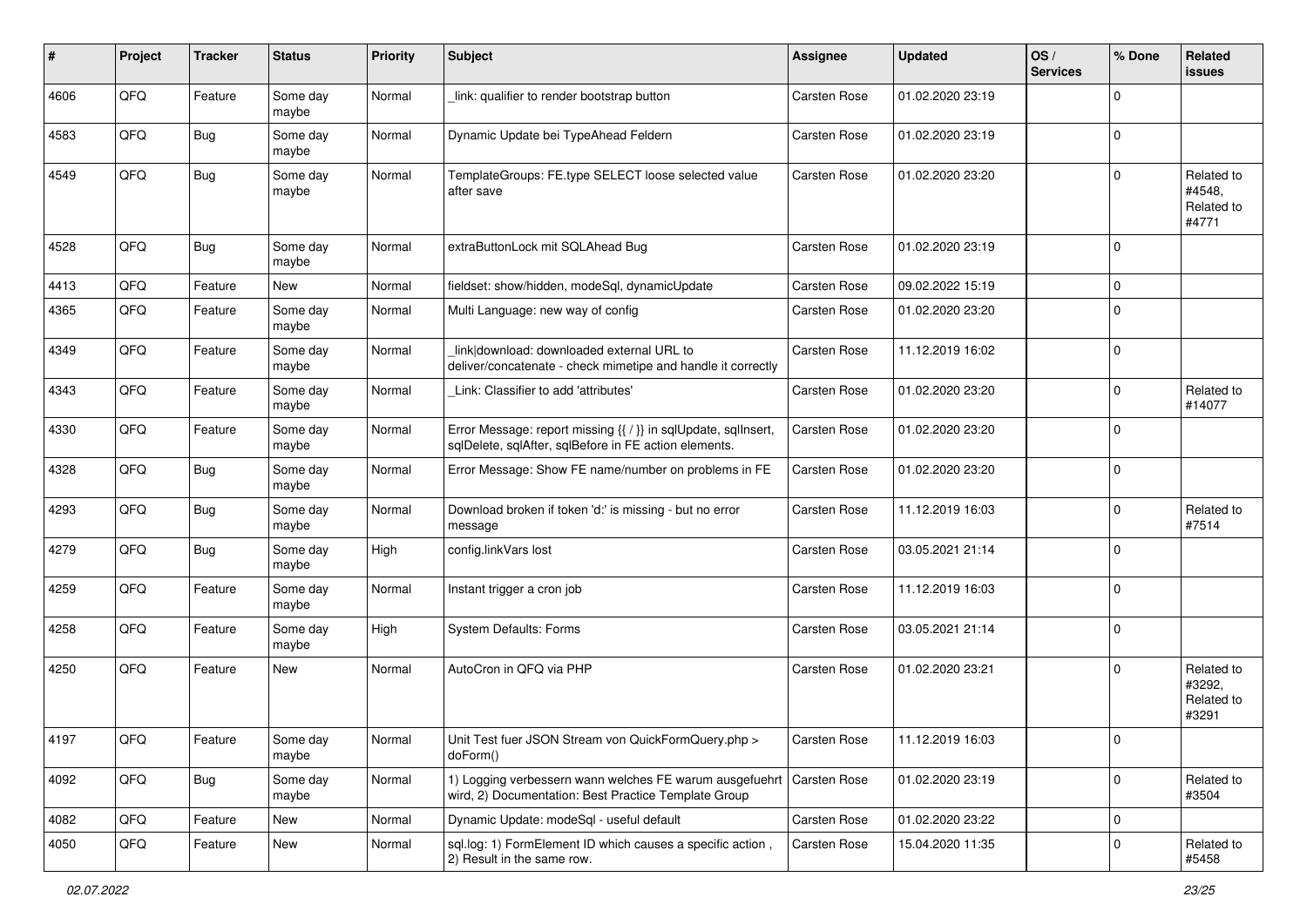| $\vert$ # | Project | <b>Tracker</b> | <b>Status</b>     | <b>Priority</b> | <b>Subject</b>                                                                                                                      | Assignee            | <b>Updated</b>   | OS/<br><b>Services</b> | % Done      | Related<br>issues                           |
|-----------|---------|----------------|-------------------|-----------------|-------------------------------------------------------------------------------------------------------------------------------------|---------------------|------------------|------------------------|-------------|---------------------------------------------|
| 4026      | QFQ     | Feature        | Some day<br>maybe | Normal          | sqlLog.sql: log number of FE.id                                                                                                     | Carsten Rose        | 11.12.2019 16:03 |                        | $\Omega$    | Related to<br>#5458                         |
| 4023      | QFQ     | Feature        | <b>New</b>        | Normal          | prepared statements - FE action: salveld, sglInsert,<br>sglUpdate, sglDelete, sglBefore, sglAfter                                   | Carsten Rose        | 11.12.2019 16:15 |                        | $\Omega$    |                                             |
| 4018      | QFQ     | Feature        | <b>New</b>        | Normal          | typeahead: long query parameter / answer triggers 'Attack<br>detected' and purges current SIP storage.                              | Carsten Rose        | 29.06.2022 22:46 |                        | $\Omega$    | Related to<br>#9077                         |
| 4008      | QFQ     | <b>Bug</b>     | Some day<br>maybe | Normal          | FormElemen.type=sendmail: wrong 'TO' if 'real<br>name <rea@mail.to>' is used</rea@mail.to>                                          | Carsten Rose        | 11.12.2019 16:03 |                        | $\Omega$    |                                             |
| 3991      | QFQ     | Feature        | Some day<br>maybe | Normal          | report: Columnname '_skipWrap' skips 'fbeg', 'fend'                                                                                 | Carsten Rose        | 11.12.2019 16:03 |                        | $\Omega$    |                                             |
| 3990      | QFQ     | Feature        | Some day<br>maybe | High            | custom class definition: add space automatically                                                                                    | <b>Carsten Rose</b> | 03.05.2021 21:14 |                        | $\Omega$    |                                             |
| 3967      | QFQ     | Feature        | Some day<br>maybe | High            | Report: Checkbox, Radio, Dropdown, Input welches ohne<br>Submit funktioniert - 'Inline-Form'                                        | <b>Carsten Rose</b> | 03.05.2021 21:14 |                        | $\Omega$    |                                             |
| 3947      | QFQ     | Feature        | Some day<br>maybe | Normal          | Attack detectect: logout current user                                                                                               | Carsten Rose        | 11.12.2019 16:03 |                        | $\Omega$    | Related to<br>#5458.<br>Related to<br>#6299 |
| 3942      | QFQ     | Feature        | Some day<br>maybe | Normal          | Action Elemente: neu generierte IDs via FE weitergeben                                                                              | Carsten Rose        | 11.12.2019 16:03 |                        | $\Omega$    | Related to<br>#3941                         |
| 3941      | QFQ     | Feature        | Some day<br>maybe | Normal          | sqlAfter: es sollten mehrere moeglich sein                                                                                          | Carsten Rose        | 11.12.2019 16:03 |                        | $\Omega$    | Related to<br>#3942                         |
| 3905      | QFQ     | Feature        | Some day<br>maybe | Normal          | Documentation: Best Practice anhand eines Online<br>Bewerbungstools                                                                 | Carsten Rose        | 11.12.2019 16:03 |                        | $\Omega$    |                                             |
| 3900      | QFQ     | Feature        | Some day<br>maybe | Normal          | Extend documentation of 'Copy / Paste'                                                                                              | Carsten Rose        | 11.12.2019 16:03 |                        | $\Omega$    | Related to<br>#3899                         |
| 3895      | QFQ     | Bug            | Some day<br>maybe | Normal          | typeahead pedantic: on lehrkredit Idap webpass - if only one<br>person is in dropdown, such person can't be selected                | Carsten Rose        | 11.12.2019 16:03 |                        | $\Omega$    |                                             |
| 3882      | QFQ     | <b>Bug</b>     | Some day<br>maybe | Normal          | templateGroup: disable 'add' if limit is reached - funktioniert<br>nicht wenn bereits records existierten                           | <b>Carsten Rose</b> | 11.12.2019 16:03 |                        | $\Omega$    |                                             |
| 3877      | QFQ     | Feature        | Some day<br>maybe | Normal          | FormEditor: die Felder die aktuell nicht gebraucht werden<br>nur auf readonly/disabled setzen (nicht ausblenden > das<br>irritiert. | <b>Carsten Rose</b> | 11.12.2019 16:03 |                        | $\mathbf 0$ |                                             |
| 3867      | QFQ     | Feature        | Priorize          | Normal          | Readonly Formular: Template Groups add/delete<br>ausbeldnen                                                                         | Carsten Rose        | 05.05.2021 22:12 |                        | l n         |                                             |
| 3848      | QFQ     | Feature        | Some day<br>maybe | High            | Antivirus check fuer Upload files in qfq?                                                                                           | Carsten Rose        | 03.05.2021 21:14 |                        | $\Omega$    | Related to<br>#4131                         |
| 3811      | QFQ     | <b>Bug</b>     | Some day<br>maybe | Normal          | Dynamic Update: extraButtonInfo - Text aktualisieren                                                                                | <b>Carsten Rose</b> | 11.12.2019 16:03 |                        | $\Omega$    | Related to<br>#11517                        |